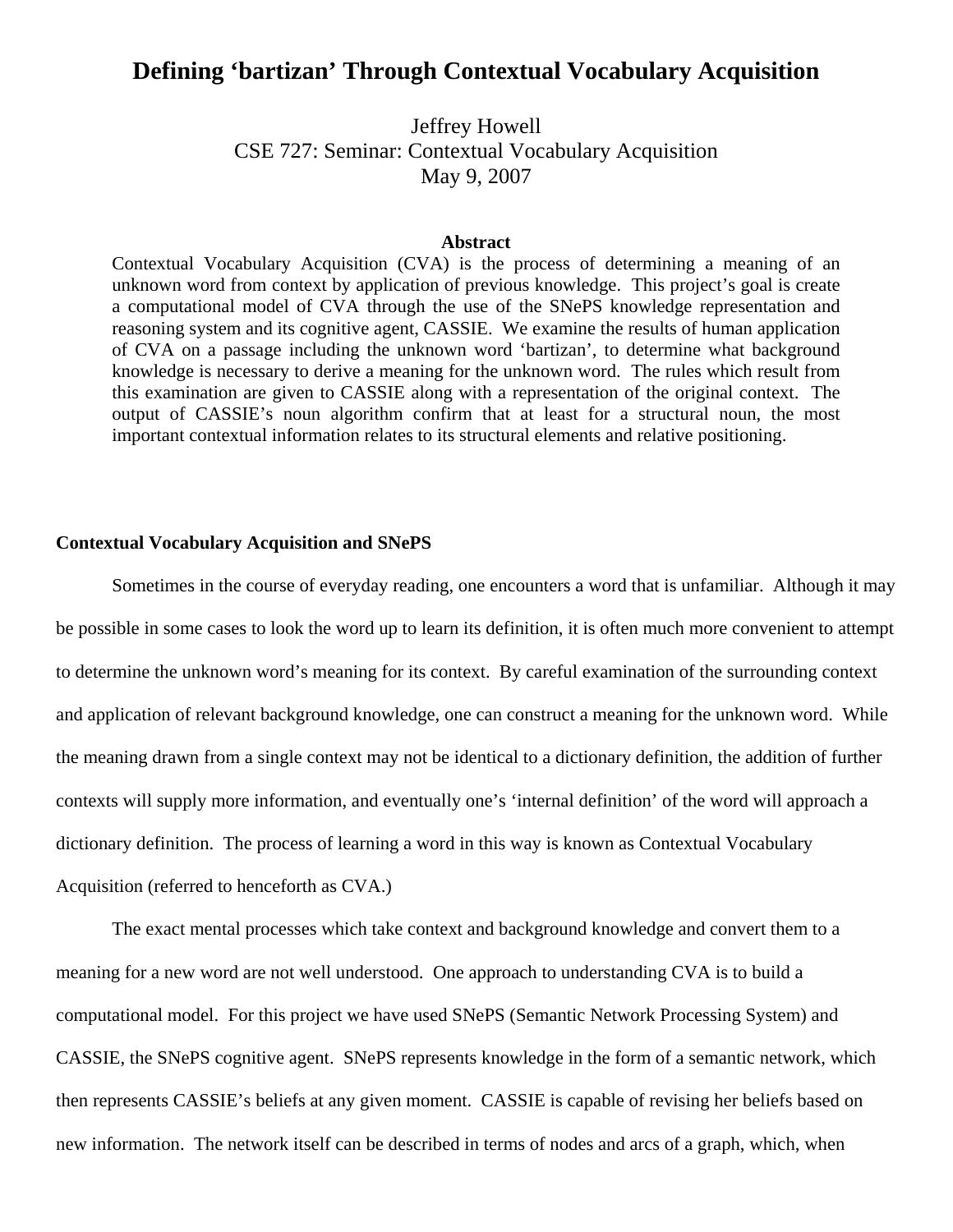arranged in specific structures, or 'case frames', have a particular semantic meaning. The specific case frames used in this project will be described in more detail as they are used.

#### **The context, definition, and role of this project in CVA**

 The source passage was provided by Dr. Michael Kibby, and is taken from *The Butcher of Vyones*, by Michael Minnis:

 "But the closer they drew upon the butcher's abode, the less vociferous the mob's fury became. They were deep in Les Ruelles now, and far from the familiar. Bloodshed and retribution had scattered them widely. The wind was in their faces. The clouds had returned. The children had departed. They shouted to one another for courage, aware all the while that doubtful shapes had begun to gather along the rooftops and chimney pots. At last they arrived at Daumard's home - a weathered corner of ancient fortification and crumbling buttresses within a courtyard. Its crest was overshadowed by an angular bartizan speckled with small empty windows and murder-holes and archer-slits looking inward upon blackness. From corners and cornices grinned fractured gargoyles made nearly featureless by years of rain, freeze and thaw. To the side was a short flight of wide worn steps that ended before a great arched door."

 The unknown noun selected for definition is 'bartizan'. Since the original context contains a great deal of information essential to the story but unhelpful in finding a meaning for the target word, we have reduced the original to a more compact version containing primarily the context essential to finding a meaning for 'bartizan':

 "Daumard's home was part of an ancient fortification whose crest was overshadowed by an angular bartizan with small windows and murder-holes and archer-slits."

 The new context retains all of the relevant semantics of the original passage, despite our having removed a large portion of the actual text. The subsection that remains is all that actually relates to the word 'bartizan'.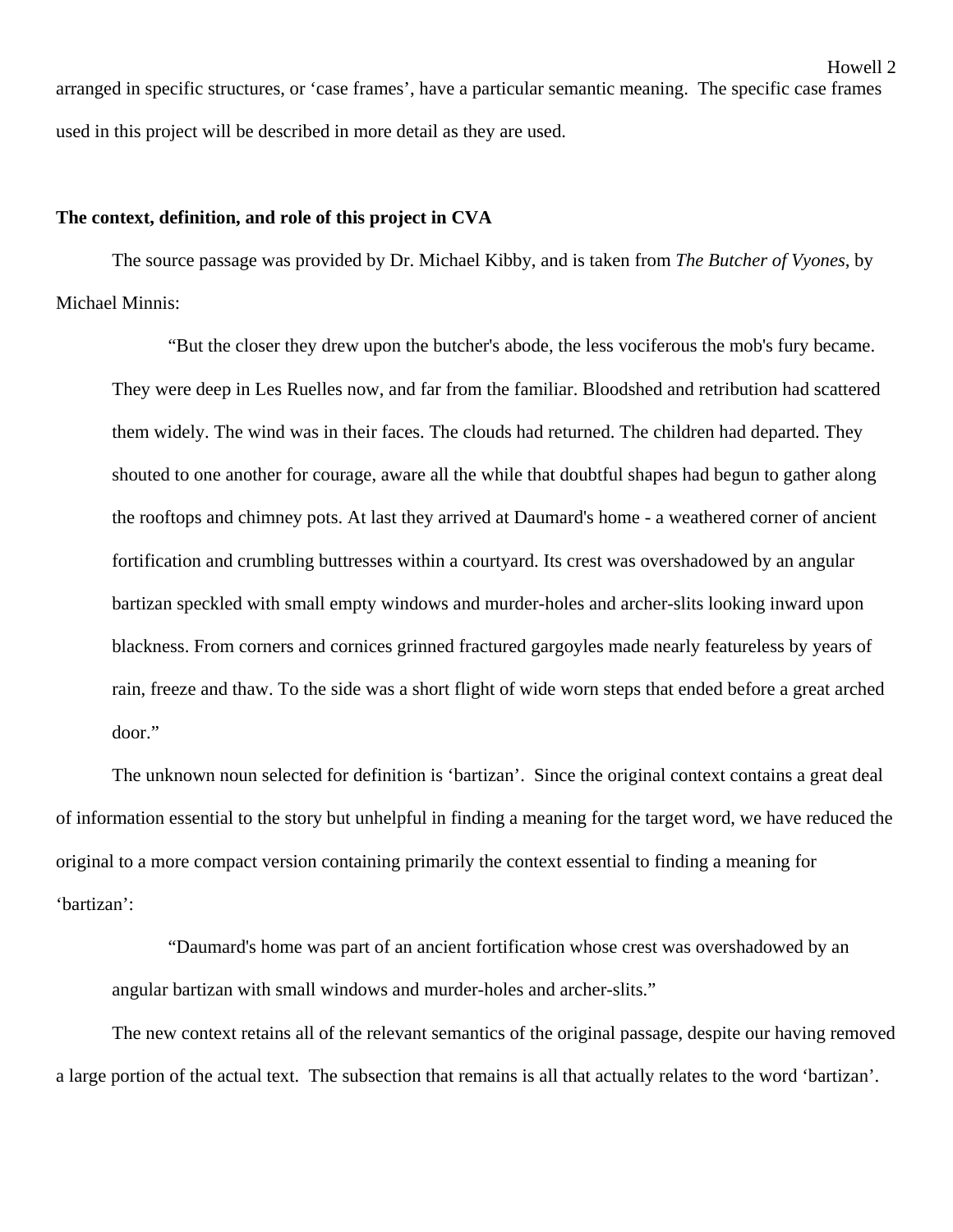The goal of this project was, in part, to generate a definition of 'bartizan', so having a dictionary definition for comparison was useful. According to the Probert Encyclopaedia,

(http://www.probertencyclopaedia.com/) a definition is:

 "In architecture, a bartizan is a small, overhanging structure for lookout or defence, usually projecting at an angle of a building or near an entrance gateway."

 In addition to this goal, we tested CASSIE's noun algorithm to verify that she is able to infer a definition of 'bartizan' in a similar manner to human subjects, both in order to check the functioning of the existing algorithm, and in order to suggest changes and additions.

 Because 'bartizan' is a structural term, and because the context was rich in structural references such as location and part/whole relationships, the project also provides insight into what aspects of context and prior knowledge are used by humans when applying CVA to architectural or structural contexts.

#### **Human protocols**

 In order to determine what background knowledge was necessary for CASSIE to infer a meaning of 'bartizan', it was necessary first to examine how a human being goes about the same task. In order to get a large selection of viewpoints from which to build CASSIE's background knowledge, a request was posted on a game-related internet message board. (Specifically, the Contest board for "The Kingdom of Loathing", located at http://forums.kingdomofloathing.com/viewforum.php?f=10) The requested was framed in the form of a contest, with a small in-game prize for all entrants, and several larger prizes awarded to randomly chosen entrants at the end. Using anonymous sources over the internet does tend to increase the likelihood of untruthful responses, so several steps were taken to minimize this risk: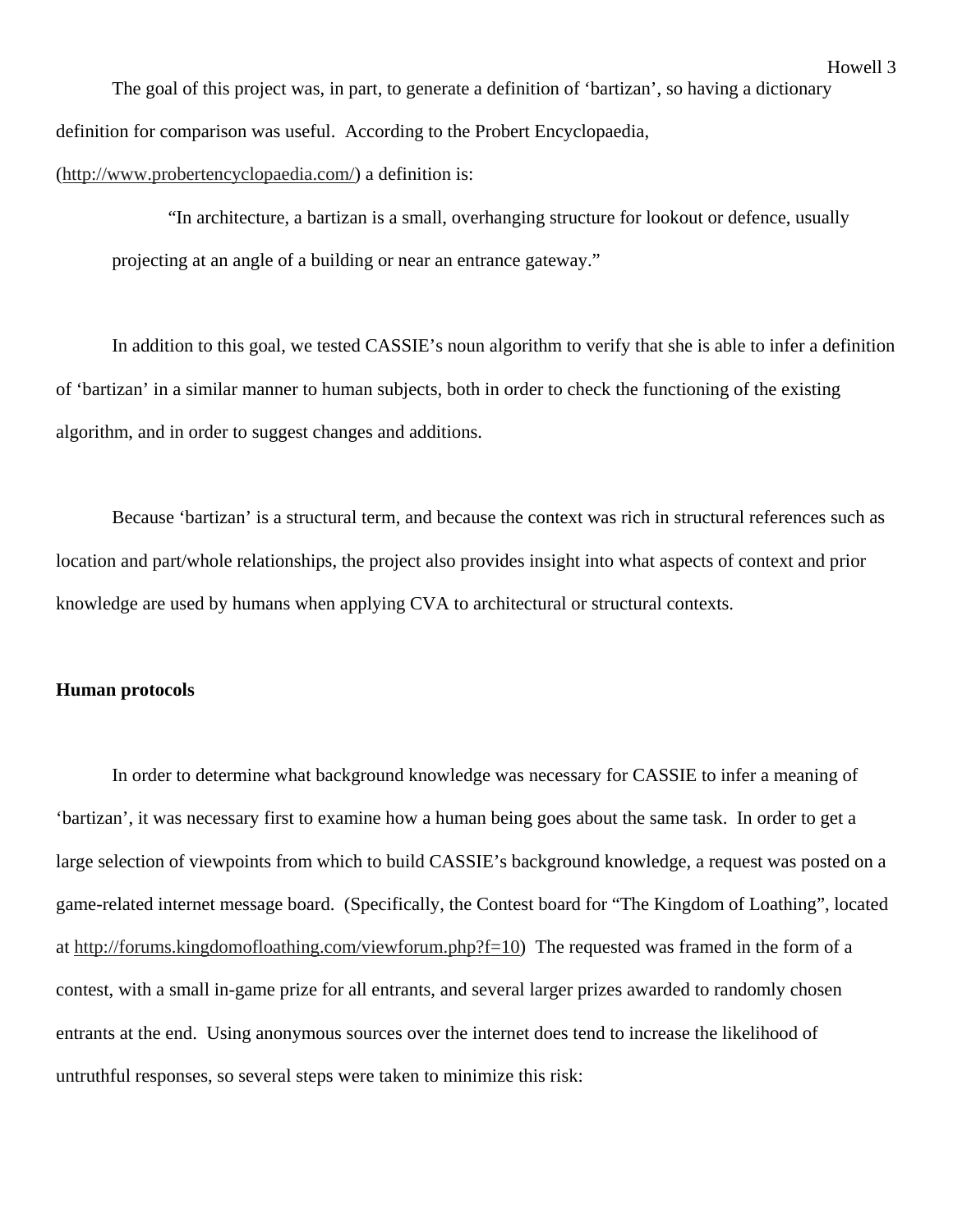a) The word to be identified was not specified – only that entrants should define, and justify their definitions of, any unknown words. Since there were several other uncommon words, such as 'vociferous' and 'cornice', it was less likely that an entrant would look up any individual word.

b) The contest rules specified that entries did not have to include any definitions at all – any entrant could simply state that there were no unknown words in the passage in order to enter the contest. This approach meant that anyone who just wanted to enter the contest without putting in any effort would most likely just claim to know all of the words without actually reading it, rather than spending time looking up any words. c) All entries were submitted as private messages, and were never made available to the general populace. Doing this meant that not only were the entries not available during the run of the contest to influence responses, there was also less motivation to fabricate answers in order to impress anyone.

 When the contest closed, 89 entries had been received, 54 of which identified 'bartizan' as an unknown word and defined it in some way. There were several common themes to be found among these responses, such as the idea that a bartizan is used for defense, and that a bartizan is some kind of tower. Although the contest asked whether the entrant's first language was English, this information was frequently missing from responses, and there were too few respondents for whom English was something other than a first language to draw any significant conclusions. The full text of the contest announcement, and the full set of bartizan-related responses are attached as Appendix C and D.

#### **SNePS Representation**

 In order to simulate the process of human CVA, two parts are required – a representation of the context to be examined, and a representation of the background knowledge required to draw meaning from it. The background knowledge is represented first, much as the background knowledge existed in the minds of the human respondents before they read the passage.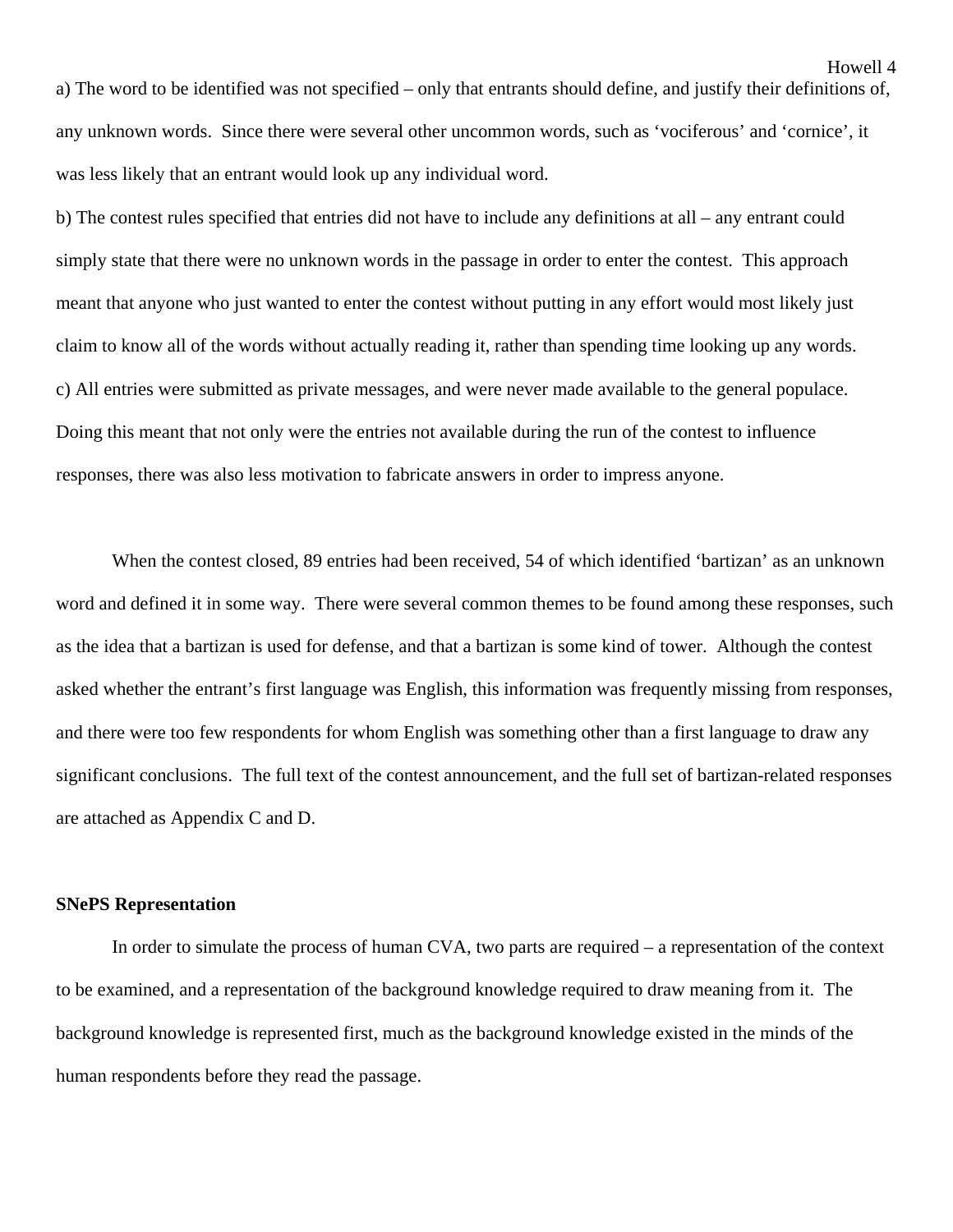The background knowledge is represented in the form of several rules, which govern what CASSIE

Howell 5

assumes about an object based on its properties:

#### 1. **If archer-slits are part of something, that class of thing has the property of being used for defense.**

In other words, if an object has archer-slits, all objects of that type are defensive structures. This is justified by responses such as: "[A bartizan is] some kind of defensive structure […] there are murderholes and archer-slits give the idea of a place to defend."

In SNePS, this rule is represented as follows:

```
(assert forall ($archerslits $fordefense $fdclass) 
      &ant ((build member *archerslits class 
                      (build lex "archer-slits")) 
           (build part *archerslits whole *fordefense) 
           (build member *fordefense class *fdclass)) 
      cq (build subclass *fdclass superclass 
                      (build lex "used for defense")))
```
In other words: if some object is a member of the class of archer-slits, and it is also part of a greater whole, then the class of the greater whole is a subclass of the class of things used for defense. Although a similar rule could be created which applies to murder-holes instead of archer-slits, it is unnecessary. For the purposes of this project, having separate rules to show a gradual progression of inference is more useful.

### **2. If murder-holes are part of something, that thing is a guard tower.**

This rule is more specific than the first rule, and applies only to the object in question, rather than a class of objects. Responses like: "I think that it is probably a guard tower […] because I recognize the other things named in conjunction with it (murder-holes and archer-slits) as fixtures used by defenders to repel attackers" provided the inspiration for this rule.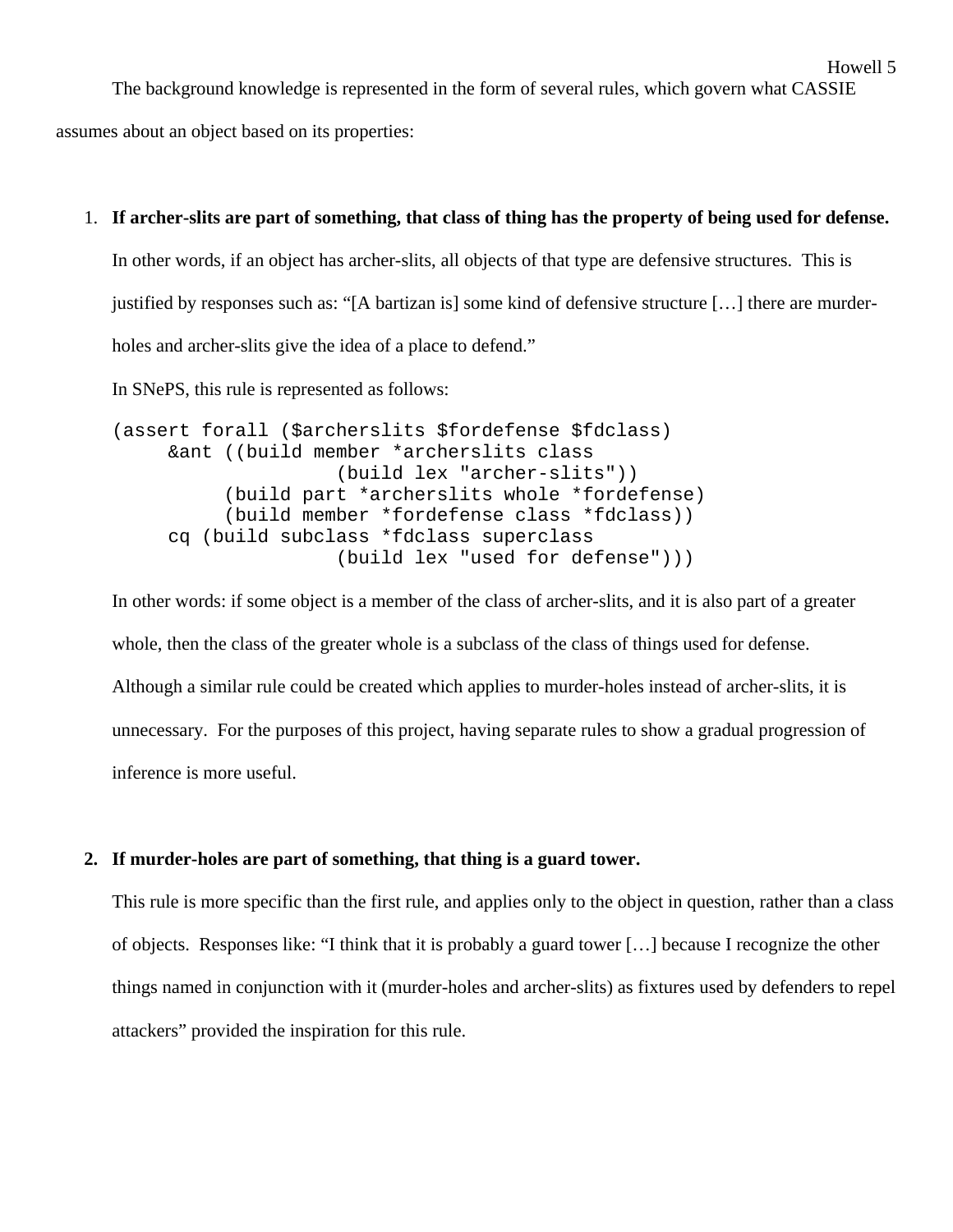The SNePS representation is:

```
(assert forall ($murderhole $guardtower) 
      &ant ((build member *murderhole class 
                      (build lex "murder-holes")) 
           (build part *murderhole whole *guardtower)) 
      cq (build member *guardtower class 
                      (build lex "guard tower")))
```
If some object is a member of the class of murder-holes, and is part of a greater whole, then that greater whole is a member of the class of guard towers. Like rule 1, a rule could be created linking archer-slits to guard towers, but for the same reasons it has been left out.

## **3. If something contains murder-holes, that thing is above an entryway.**

Again, this is a rule which applies to a specific object rather than a class. Placement of murder-holes is key in the reasoning behind this rule, as evidenced by responses like: "murder-holes, in particular, must be over an entryway."

The SNePS representation is:

```
(assert forall ($murderholes $aboveentry) 
      &ant ((build member *murderholes class 
                      (build lex "murder-holes")) 
           (build part *murderholes whole *aboveentry)) 
      cq (build member #entryway class 
                      (build lex "entryway")) 
      cq (build object1 *aboveentry rel 
                      (build lex "above") 
                object2 *entryway))
```
If some object is a member of the class of murder-holes, and it is part of a greater whole, then some other object exists which is a member of the class of entryways, and the greater whole is above it.

### **4. If object A overshadows object B, the class of object A is a subclass of high things.**

Like the first rule, this rule affects an entire class of objects based on the properties of one of its members. An example response leading to this rule is "My clues were 'overshadowed' (which implies it is higher than everything else)."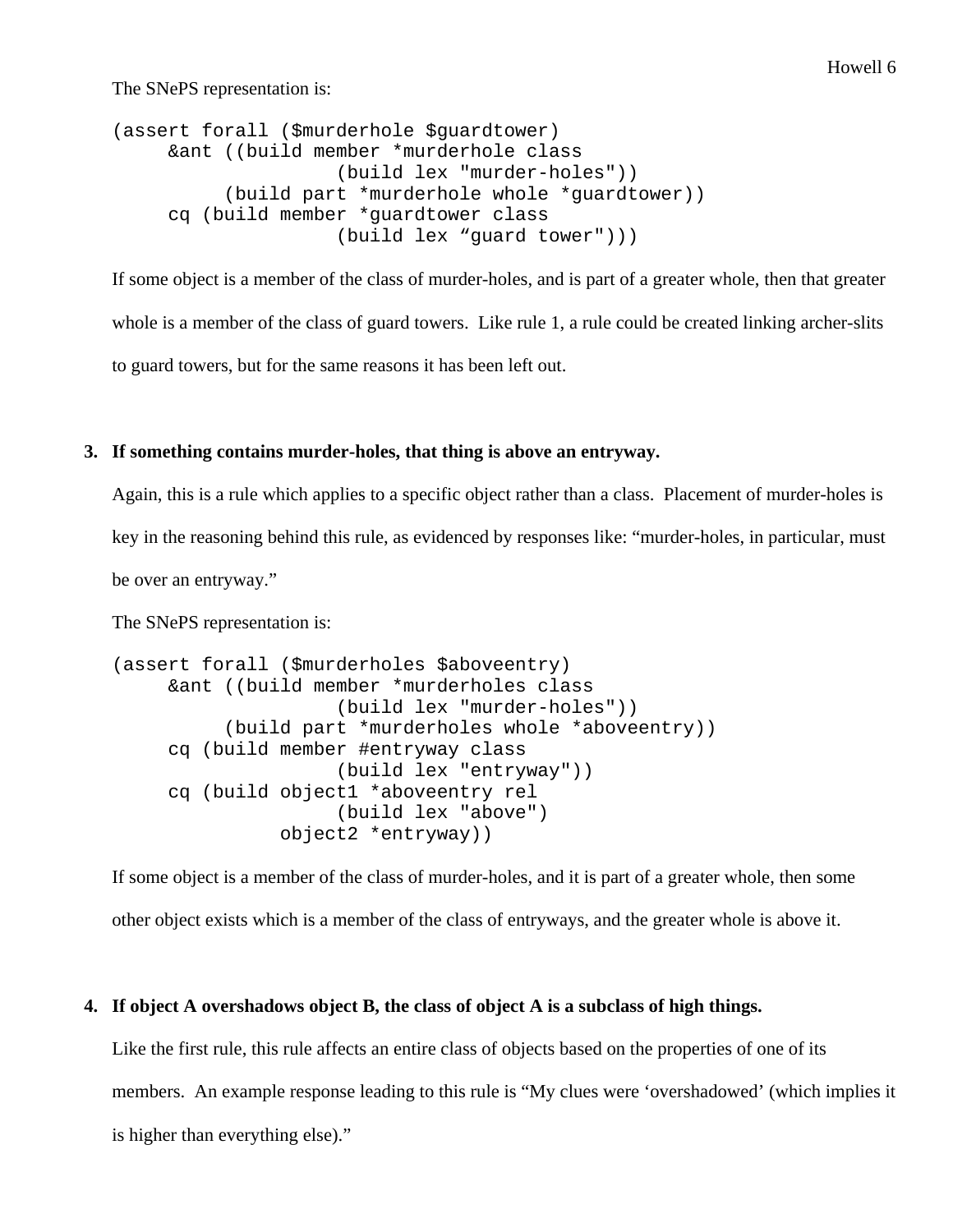The SNePS representation is:

```
(assert forall ($overshadowed $higher $hclass) 
      &ant ((build member *higher class *hclass) 
           (build object1 *higher 
                rel (build lex "overshadows") 
                object2 *overshadowed)) 
      cq (build subclass *hclass superclass 
                      (build lex "high")))
```
If some object overshadows something else, then the class of the overshadowing object is a subclass of the class of high things.

 Now that we have defined some simple rules of inference, it is time to represent the context, which has been split into several simple sentences:

## **1. Something is a bartizan.**

(add member #bartizan class (build lex "bartizan"))

The SNePS network representation of this proposition is:

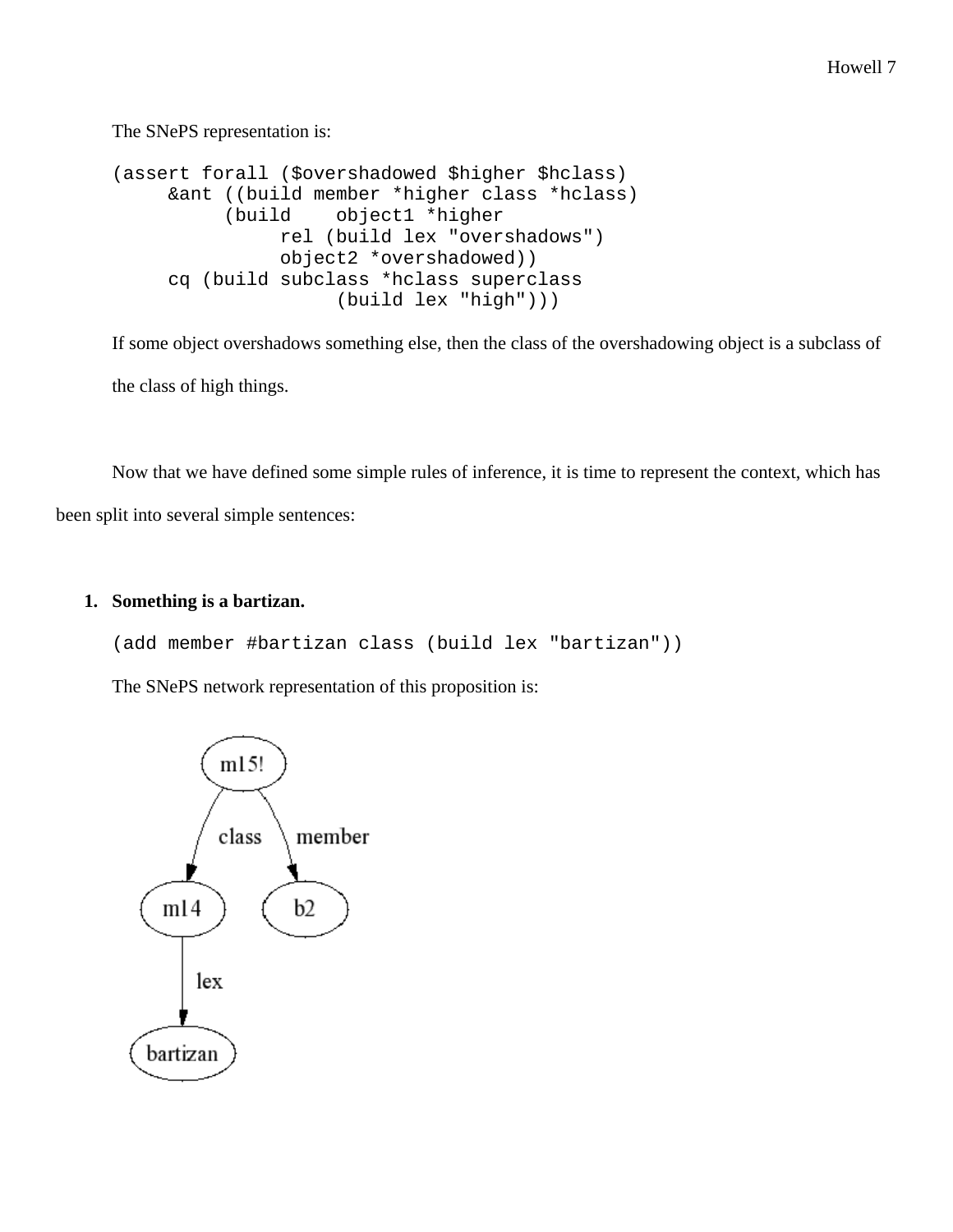Howell 8 The node labeled 'm15' represents the proposition that some individual, labeled 'b2' is a member of the class with the name 'bartizan'. In other words, that b2 is a bartizan.

# **2. The bartizan is angular.**

(add object \*bartizan property (build lex "angular"))



'm18' represents the proposition that the object represented by 'b2', which is our bartizan object, has a property called 'angular'.

## **3. Something is a home.**

(add member #home class (build lex "home"))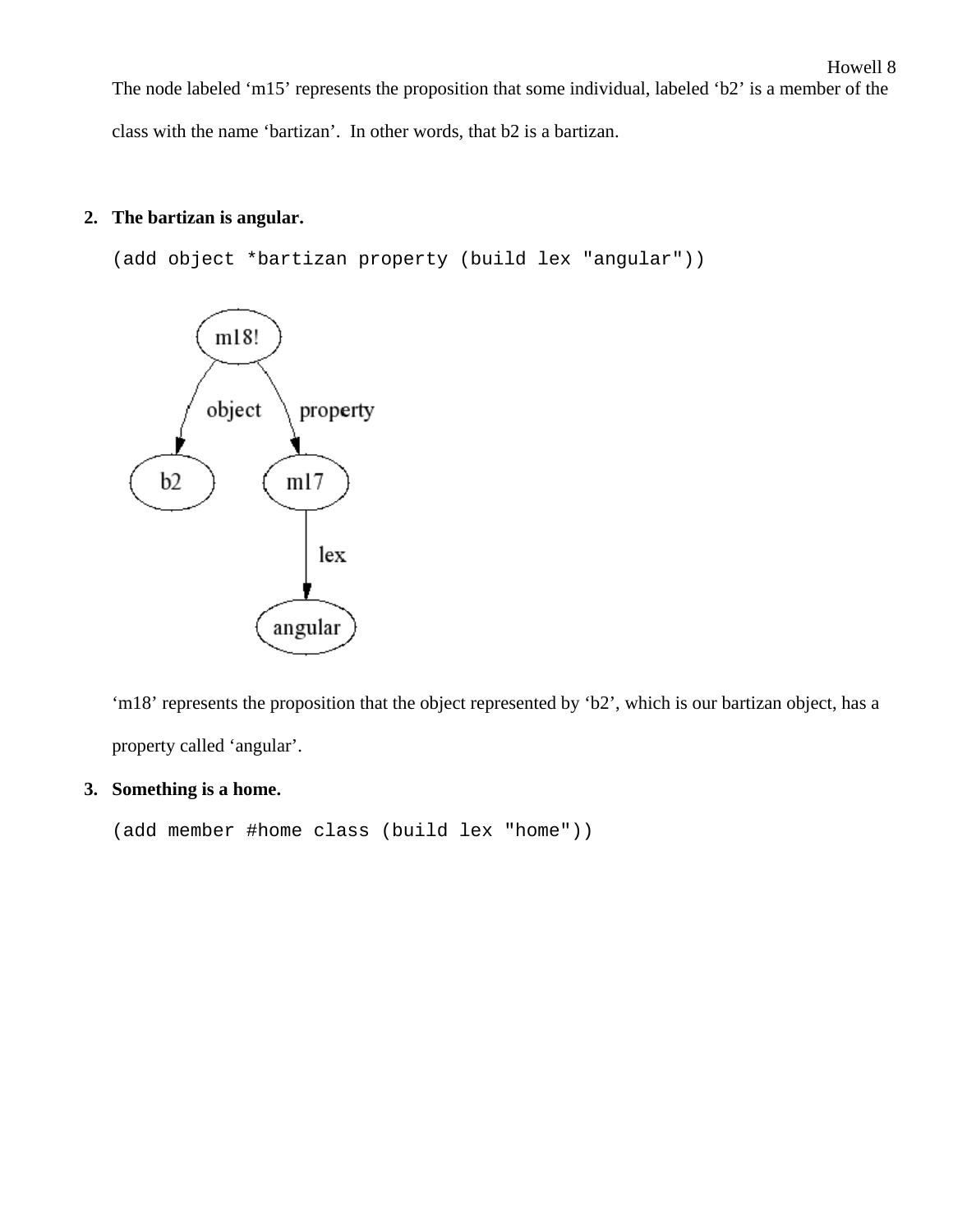

'm20' represents the proposition that the new object represented by 'b3' is a member of the class named 'home'.

# **4. The bartizan is part of the home.**

```
(add part *bartizan whole *home)
```


'm21' represents the proposition that 'b2', the bartizan, is a part of 'b3', the whole.

 At this point, CASSIE has enough information to draw some first conclusions. When prompted, she responds with:

```
Definition of bartizan: 
  Possible Superstructure: home, 
  Possible Properties: angular
```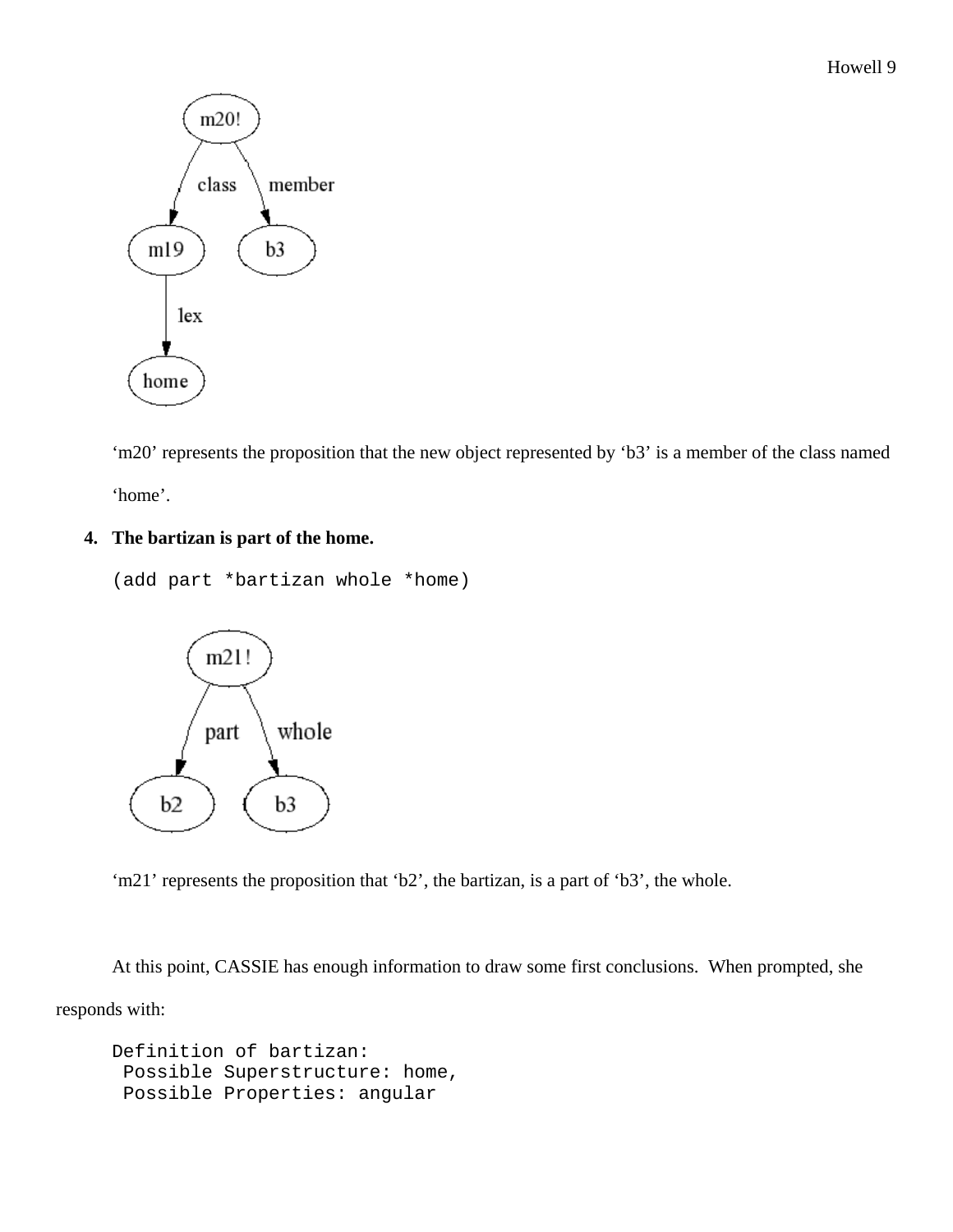A conclusion labeled as 'possible' means that CASSIE is only able to determine that a particular bartizan has those traits, but not necessarily all bartizans. With the small amount of information she has received at this point, CASSIE can tell us that at least one bartizan is angular, and at least one bartizan is part of a home. Superstructure was not originally part of the noun algorithm – as part of this project, it was added to the algorithm as essentially a mirror image of the existing functions for finding the substructure of an object.

#### **5. Something(s) is/are small windows.**

(add member #small-windows class (build lex "small windows"))



'm23' is the proposition that the object represented by 'b4' is a member of the class named 'small windows'.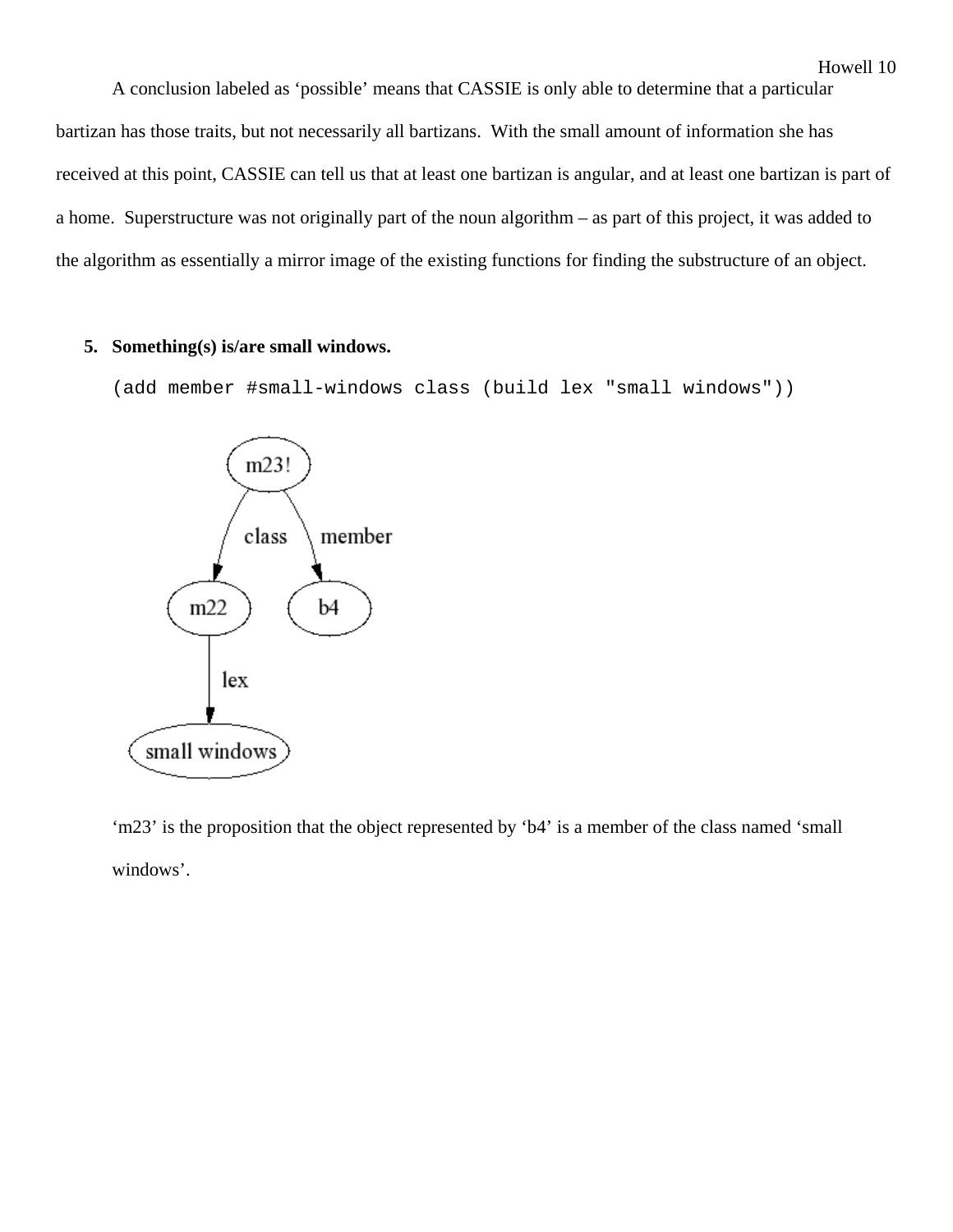## **6. The small windows are part of the bartizan.**

(add part \*small-windows whole \*bartizan)



'm24' is the proposition that 'b4', the small windows, are part of 'b2', the bartizan.

# **7. Something(s) is/are murder-holes.**

(add member #murder-holes class (build lex "murder-holes"))



'm25' is the proposition that the object represented by 'b5' is a member of the class named 'murderholes'.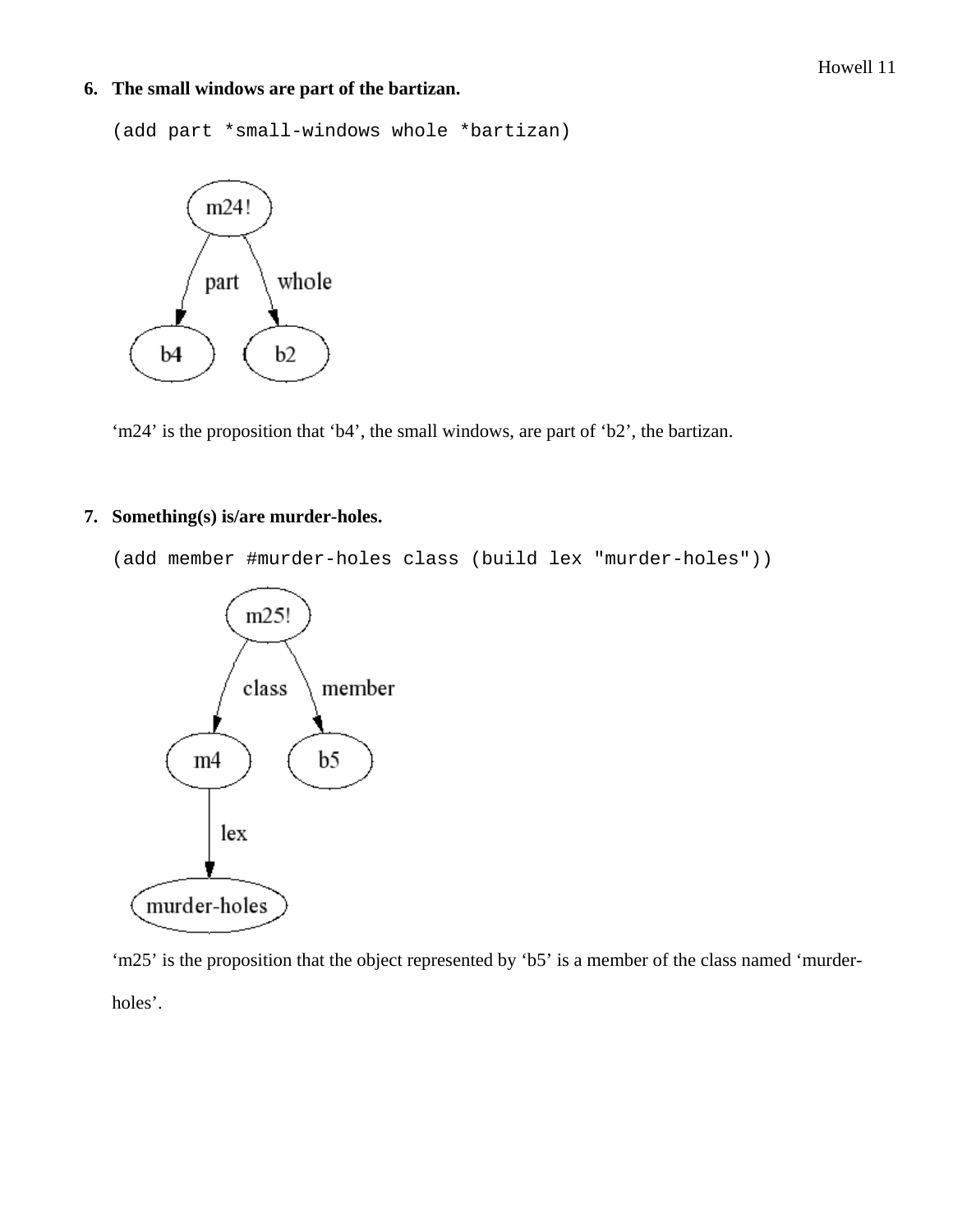#### **8. The murder-holes are part of the bartizan.**



(add part \*murder-holes whole \*bartizan)

'm26' represents the proposition that 'b5', the murder-holes, are part of 'b2', the bartizan. At this point, some of the rules we defined are applicable. Applying rule 2 (if murder-holes are part of something, that thing is a guard tower,) node 'm27' is built, the proposition that the bartizan is a member of the class named 'guard tower'. Applying rule 3 (if something contains murder-holes, that thing is above an entryway,) node 'm28' is built, which is the proposition that the bartizan, indicated by an 'object1' arc, has a relationship named 'above' to the object indicated by the 'object2' arc – a member of the class named 'entryway'.

Again CASSIE is asked to define 'bartizan', and replies:

Definition of bartizan: Possible Class Inclusions: guard tower, Possible Structure: small windows, murder-holes, Possible Superstructure: home, Possible Properties: angular, above entryway

 Aside from the inclusion of both the small windows and the murder-holes as structural elements of a particular bartizan, CASSIE has also inferred that a particular bartizan is a guard tower, and that a particular bartizan is situated above an entryway.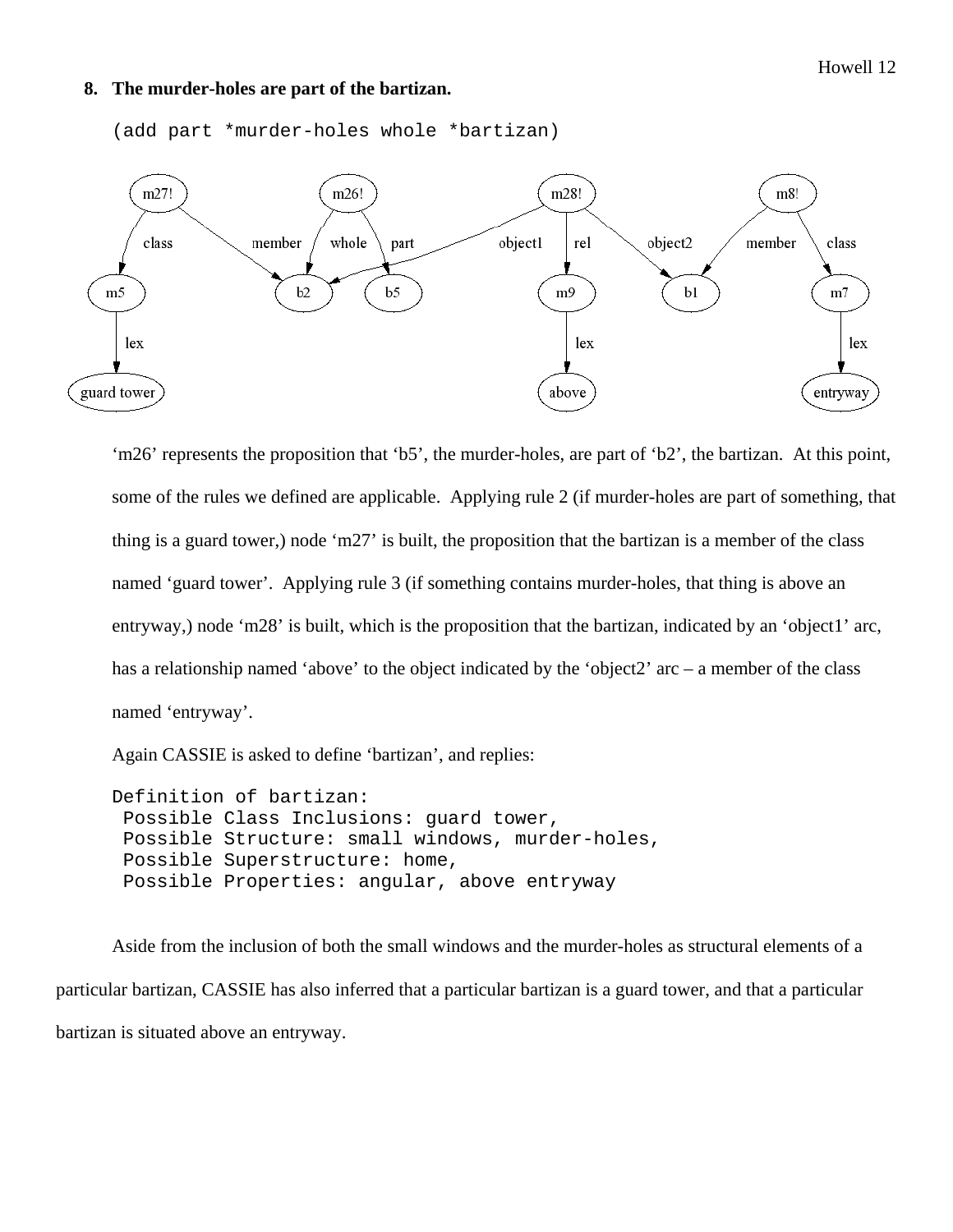#### **9. Something(s) is/are archer-slits.**

```
(add member #archer-slits class (build lex "archer-slits"))
```


'm32' is the proposition that the object represented by 'b6' is a member of the class named 'archer-slits'.

#### **10. The archer-slits are part of the bartizan.**

(add part \*archer-slits whole \*bartizan)



'm33' is the proposition that 'b6', the archer-slits, are part of 'b2', the bartizan. Rule 1 (if archer-slits are part of something, that class of thing has the property of being used for defense,) can now be applied. At this point, our bartizan is a member of two classes – bartizans and guard towers. Since rule 1 applies equally to both classes, two new propositions are built. 'm34' is the proposition that the class of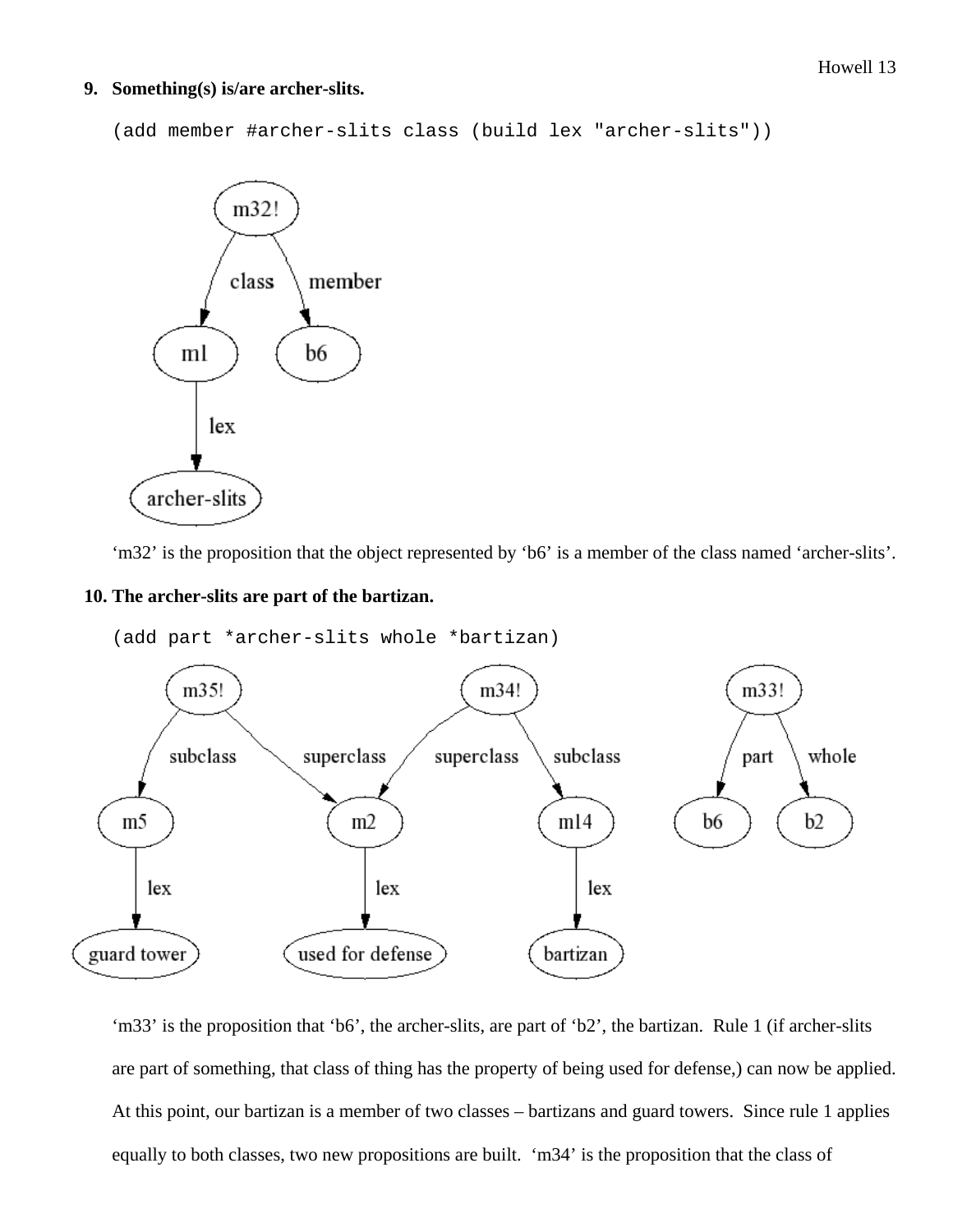bartizans is a subclass of the class of things used for defense. 'm35' is the same proposition, but

regarding guard towers rather than bartizans.

When asked again to define 'bartizan' at this point, CASSIE replies:

Definition of bartizan: Class Inclusions: used for defense, Possible Structure: small windows, murder-holes, archer-slits, Possible Superstructure: home, Possible Properties: angular, above entryway

 Archer-slits are now listed as being part of at least one bartizan, and CASSIE has inferred that bartizans are part of the class of things used for defense. Since she is able to make this statement about the entire class of bartizans rather than just a specific bartizan, it takes precedence over the previous possible class inclusion of 'guard tower'.

### **11. Something is a crest.**

(add member #crest class (build lex "crest"))



'm39' is the proposition that the object represented by 'b7' is a member of the class named 'crest'.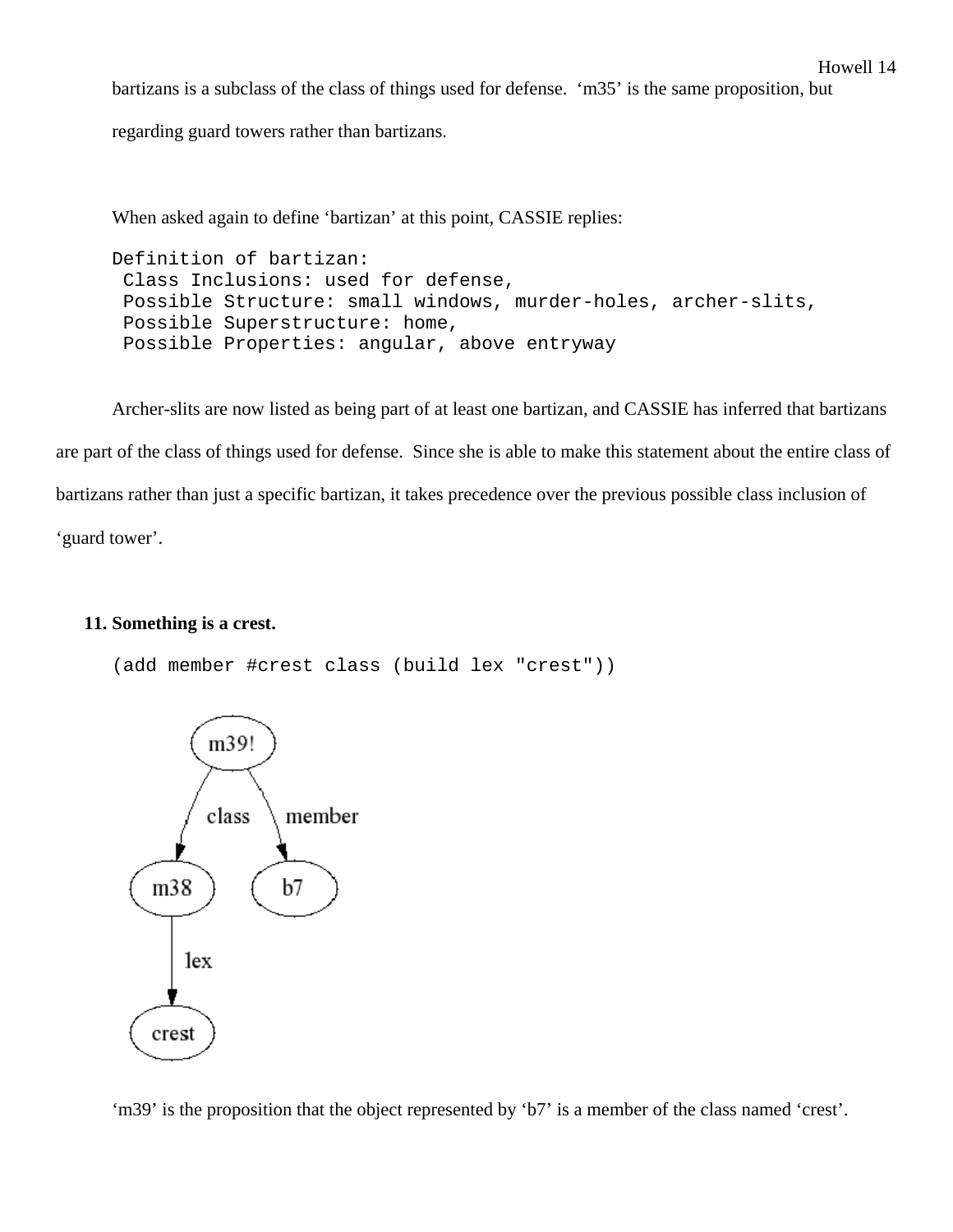#### Howell 15

#### **12. The crest is part of the home.**

```
(add part *crest whole *home)
```


'm40' is the proposition that 'b7', the crest, is part of 'b3', the home.

### **13. The bartizan overshadows the crest.**

```
(add object1 *bartizan rel (build lex "overshadows") 
      object2 *crest)
```


'm41' is the proposition that 'b2', which has an 'object1' arc to it, has the relationship named 'overshadows' with regards to the object pointed to by the 'object2' arc – 'b7', the crest. Rule 4 now applies (if object A overshadows object B, the class of object A is a subclass of high things,) and two new propositions are created. Node 'm42' is the proposition that the class of bartizans is a subclass of the superclass of things that are high. Node 'm43' is the proposition that the class of guard towers is a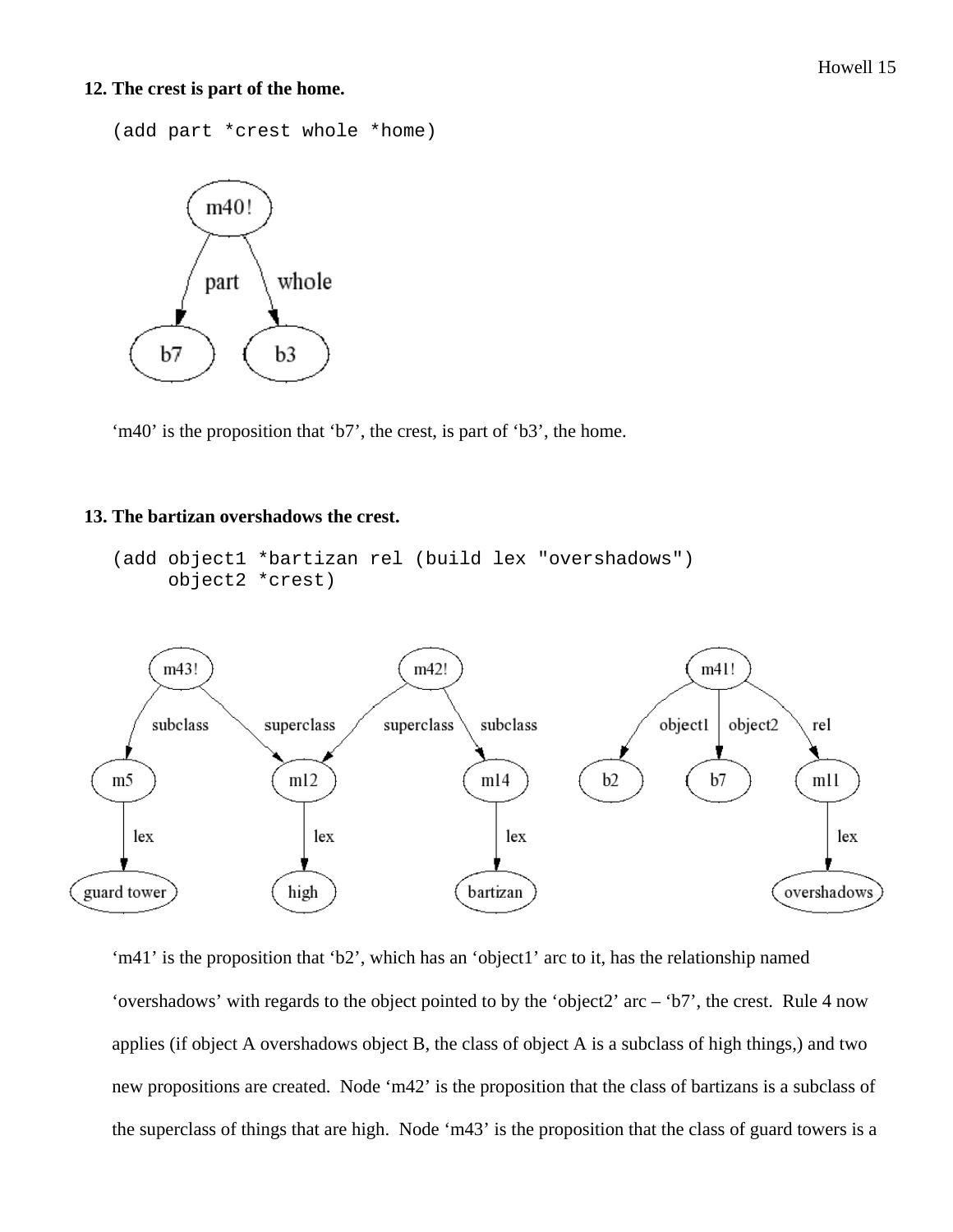subclass of the superclass of things that are high. Since rule 4 applies equally to all of our bartizan's

Howell 16

classes, it affects both the class of bartizans and the class of guard towers.

Asking CASSIE again to define 'bartizan', we receive the reply:

Definition of bartizan: Class Inclusions: high, used for defense, Possible Structure: small windows, murder-holes, archer-slits, Possible Superstructure: home, Possible Properties: angular, overshadows crest, above entryway, Possibly Similar Items: guard tower

 CASSIE now believes that overshadowing a crest is a possible property of a bartizan, since at least for the bartizan in the passage, this is the case. She also infers that because of that bartizan's placement above a crest, the entire class of bartizans must be part of the class of high things. Finally, CASSIE reports that guard towers are possibly similar to bartizans, since the class of guard towers and the class of bartizans have several superclasses (high, used for defense) in common. While this is an appealing conclusion, whether it is entirely an appropriate conclusion is in question, since rule 2 previous led to the conclusion that at least the bartizan from the passage *is* a guard tower.

 The remaining portions of the context representation do not alter CASSIE's definition of bartizan in any way, and could actually be removed without any loss of semantic content. They appear in Appendix B, but will not be repeated here.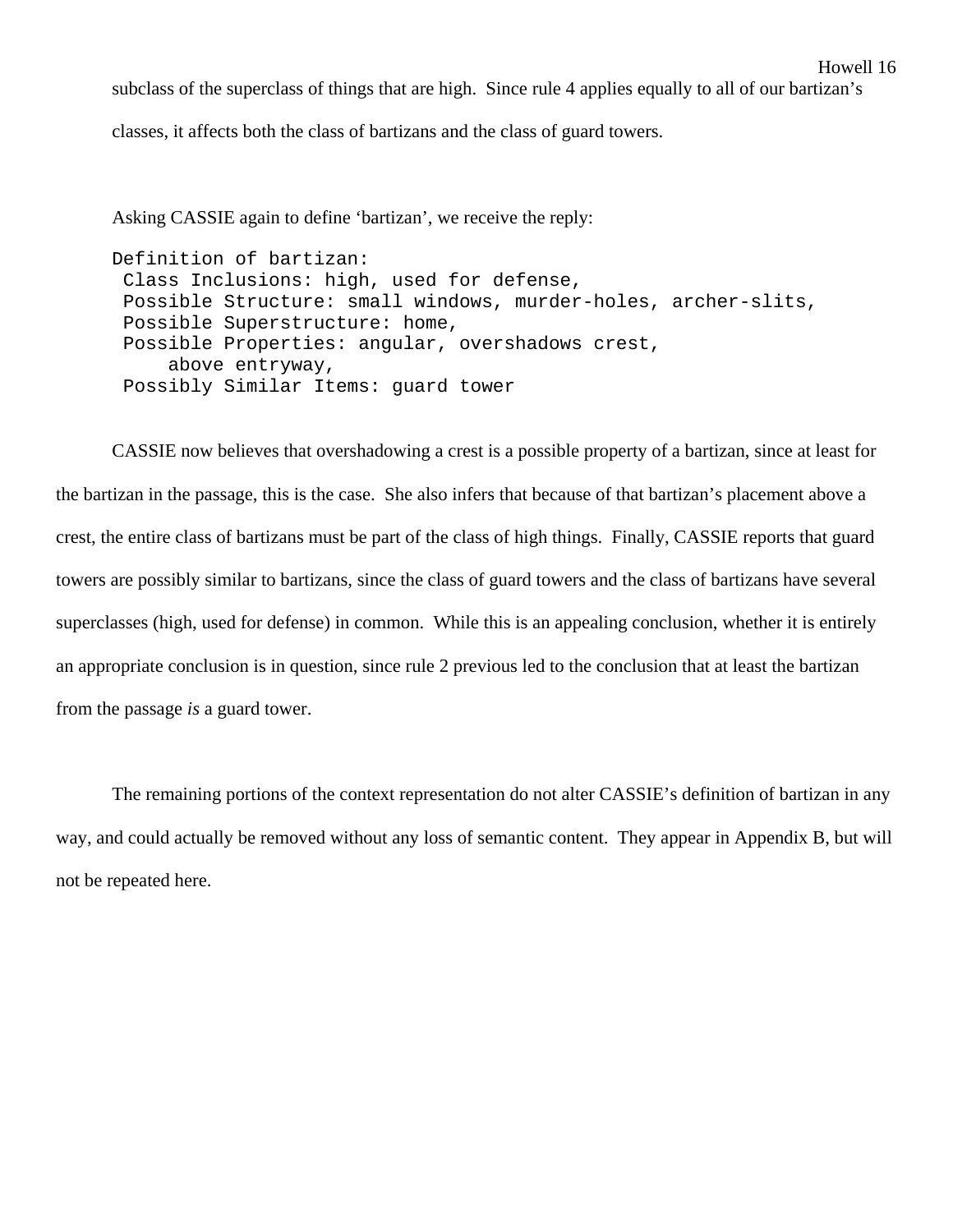#### **Conclusions and Future work**

 Starting with just four simple rules, three of which are structural in nature, and one which concerns relative position, CASSIE was able to infer a definition of 'bartizan' which approaches the dictionary definition. She has correctly identified that a bartizan is used for defense, and that it might be positioned over an entryway. The only significant information in the dictionary definition that is missing is the description of a bartizan as 'small', but the context does not contain sufficient information to make this conclusion, and it is unimportant to understanding the use of 'bartizan' in the passage.

 CASSIE's ability to make these conclusions indicates that, at least for structural nouns, what is most important to determining a meaning, assuming sufficient prior knowledge, are details regarding its substructure and superstructure, and relative position to other structural elements.

 In the immediate future, a close examination of the new 'Superstructure' functions in the noun algorithm is in order. At present, it mirrors the 'Structure' functions, but there may be subtleties that are missed by this approach. Substructure is also not currently taken into account in the algorithm's synonym-checking functions, and this should be done as well.

Some long-term goals for continuation of this project include:

- Examining the synonym functionality to better understand what is being reported as a 'Similar Item'. At the moment the algorithm is reporting similar classes even if an instance of the noun being defined is already a member of the similar class. It is possible that this is desirable behavior, but there may be a better way to report this relationship.
- Further examination of the currently-removed 'function' section of the algorithm. The only way at present to describe a noun's function is as a property. In most cases this is probably sufficient, but it is conceivable that being able to describe a function differently than a property will be useful in the future.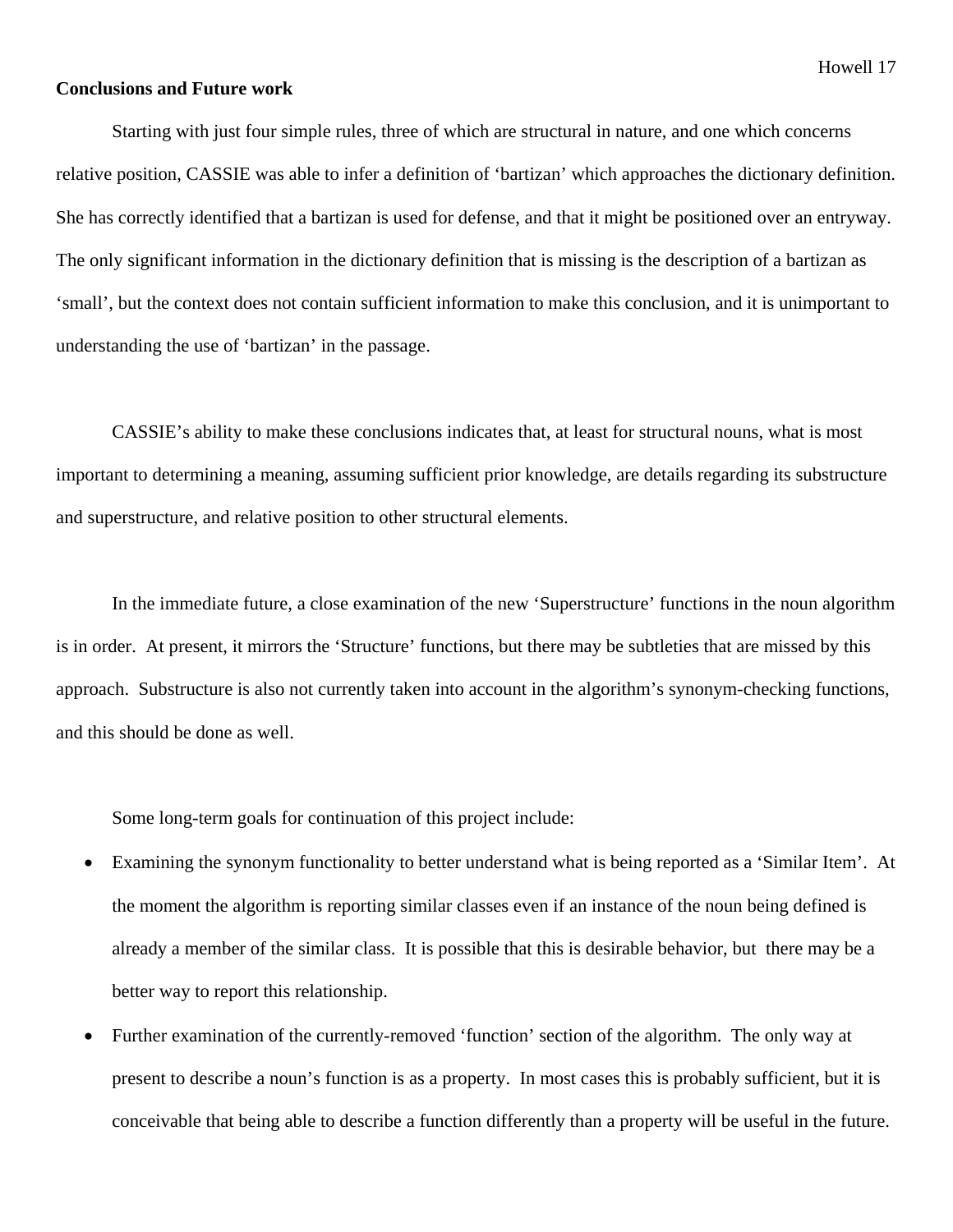# **Appendix A – SnePS Case Frames**

The following case frames were used in the course of this project, and are taken verbatim from Scott

Napieralski's Dictionary of CVA SNePS Case Frames, located at

http://www.cse.buffalo.edu/~rapaport/CVA/CaseFrames/case-frames/



Semantics:

[[m]] is the concept expressed by uttering [[w]]





Semantics:

[[m]] is the proposition that [[i]] is a member of the class [[j]].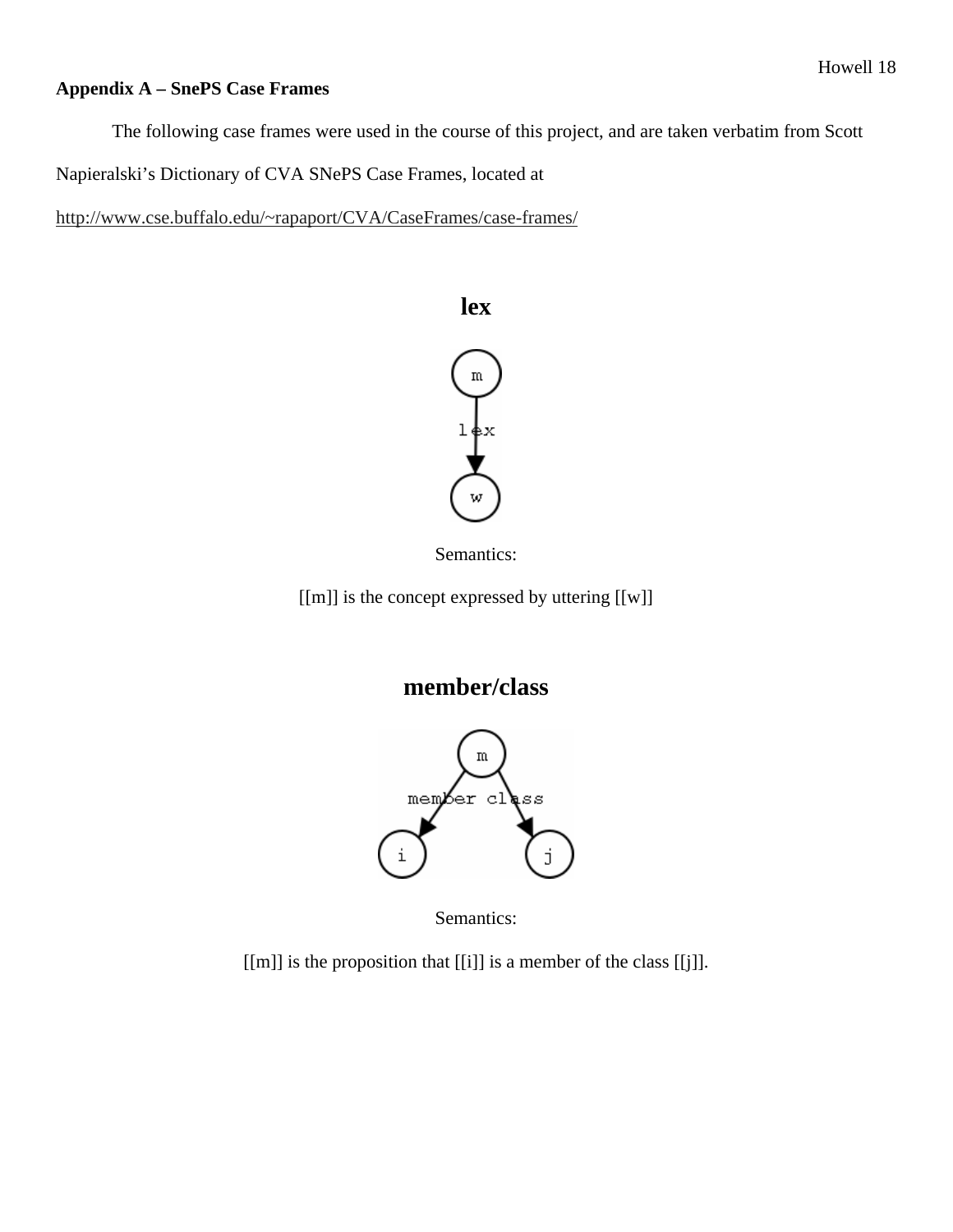# **object1/rel/object2**



Semantics:

[[m]] is the proposition that [[i]] is related by relation [[k]] to [[j]].

**object/proper-name** 



Semantics:

[[m]] is the proposition that [[i]] is called by the proper name [[j]].





[[m]] is the proposition that [[i]] has the property [[j]].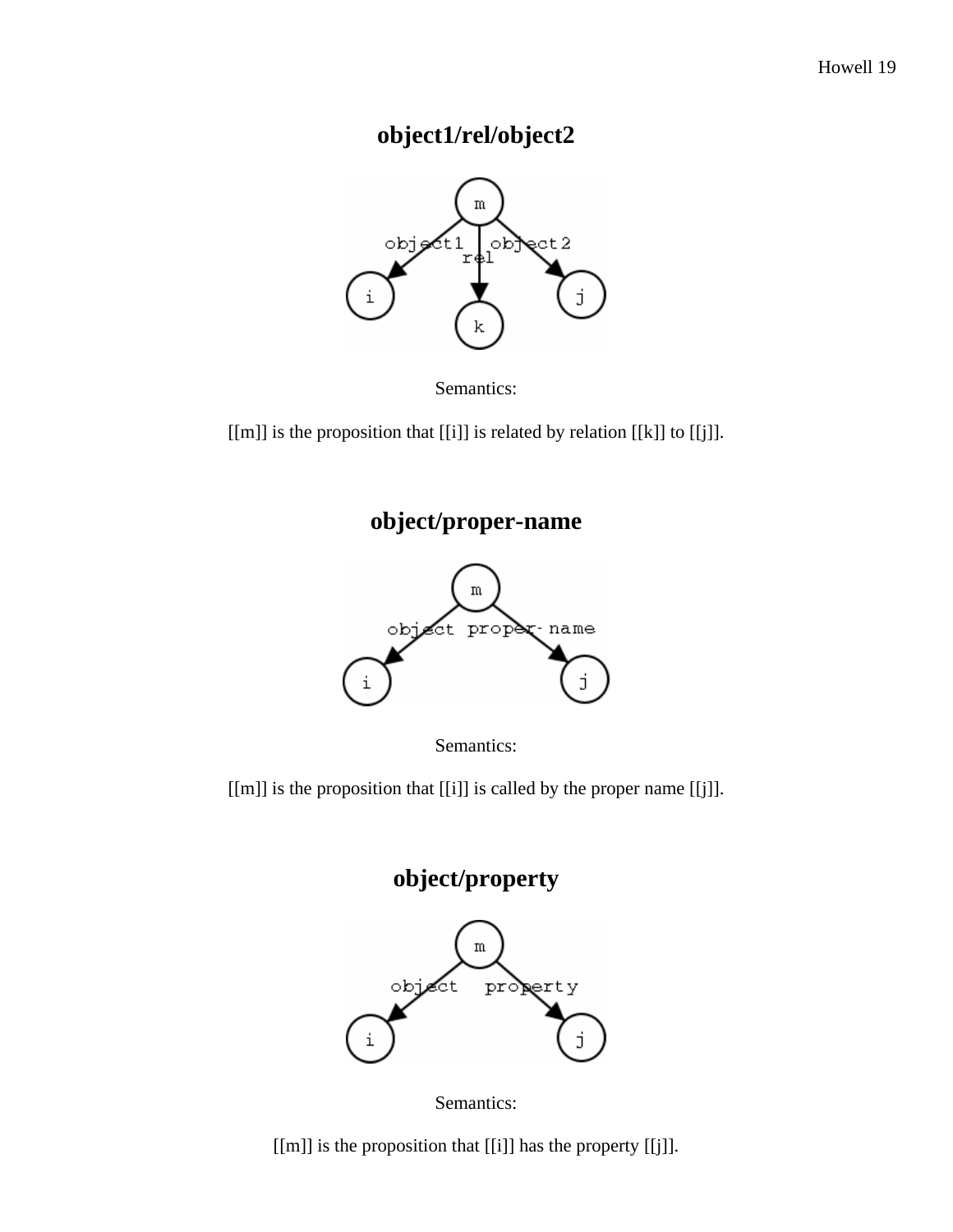# **object/rel/possessor**



Semantics:  $[[m]]$  is the proposition that  $[[i]]$  is a  $[[k]]$  of  $[[j]]$ ; **or:** [[m]] is the proposition that [[i]] is [[j]]'s [[k]]; **or:** [[m]] is the proposition that [[i]] is possessed (in some unspecified way) by [[j]] and the relationship of [[i]] to [[j]] is [[k]].

# **part/whole**



[[m]] is the proposition that [[i]] is a part of [[j]].

# **superclass/subclass**



[[m]] is the proposition that [[i]] is a subclass of [[j]].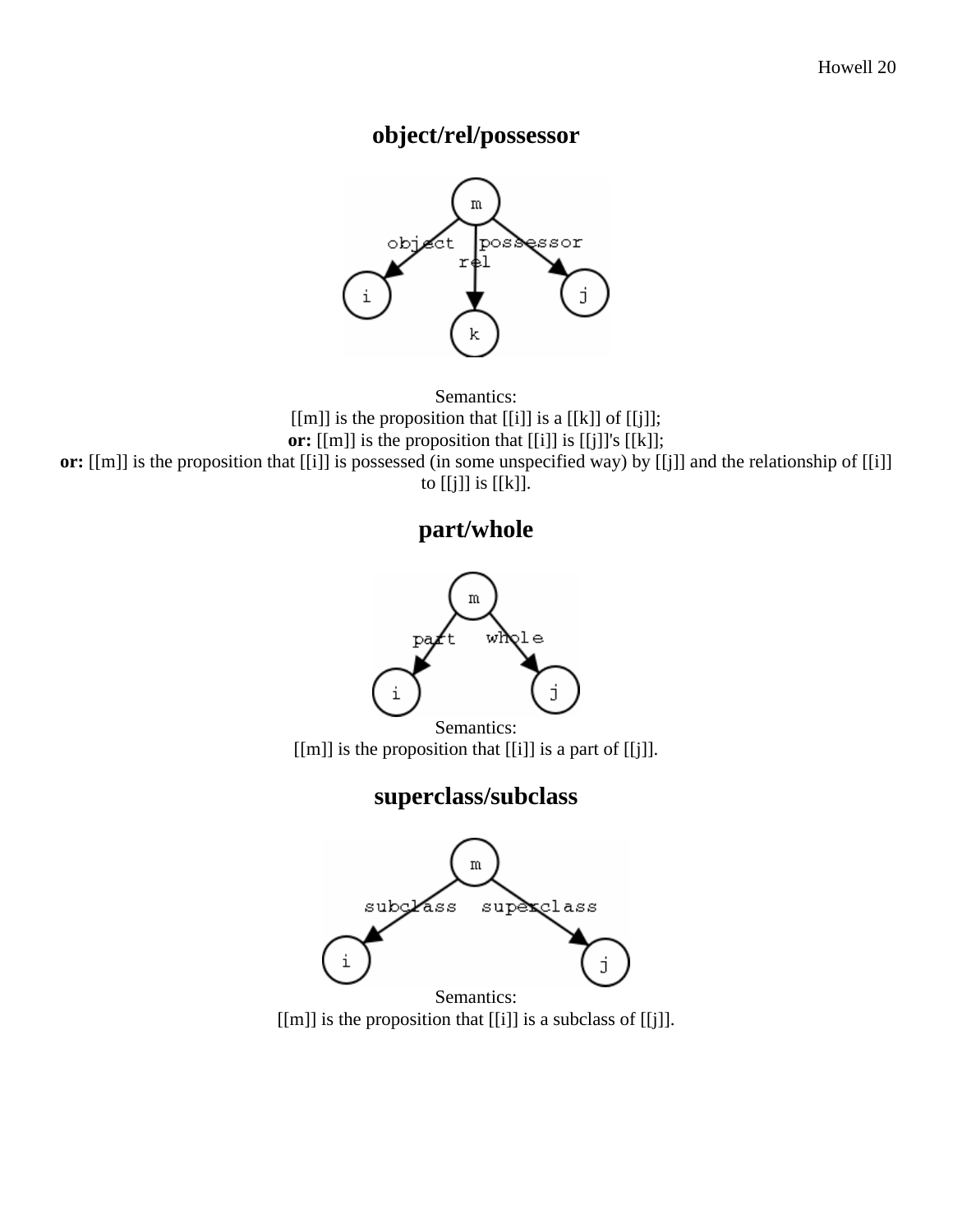#### Howell 21

#### **Appendix B – Demo Log**

```
* (demo "bartizan2.demo" :av) 
; Fast loading from bundle code/streama.fasl. 
File /home/ssdue/jrhowell/CSE727/bartizan2.demo is now the source of 
input. 
   The demo will pause between commands, at that time press 
   RETURN to continue, or ? to see a list of available commands 
  CPU time : 0.02 
* ; 
======================================================================= 
; FILENAME: bartizan2.demo 
; DATE: May 9, 2007 
; PROGRAMMER: Jeff Howell 
; Turn off inference tracing. 
; This is optional; if tracing is desired, then delete this. 
\wedge (
--- pause --- 
--> setq snip:*infertrace* nil) 
--- pause --- 
nil 
  CPU time : 0.01 
* 
; Load the appropriate definition algorithm: 
;; UNCOMMENT THE ONE YOU *DO* WANT 
;; AND DELETE THE OTHER!!!!!!!!!!!!!!!!!!!!!!!!!!!!!! 
\hat{\mathcal{L}}--> load "defun_noun.cl") 
; Loading /home/ssdue/jrhowell/CSE727/defun_noun.cl 
t
```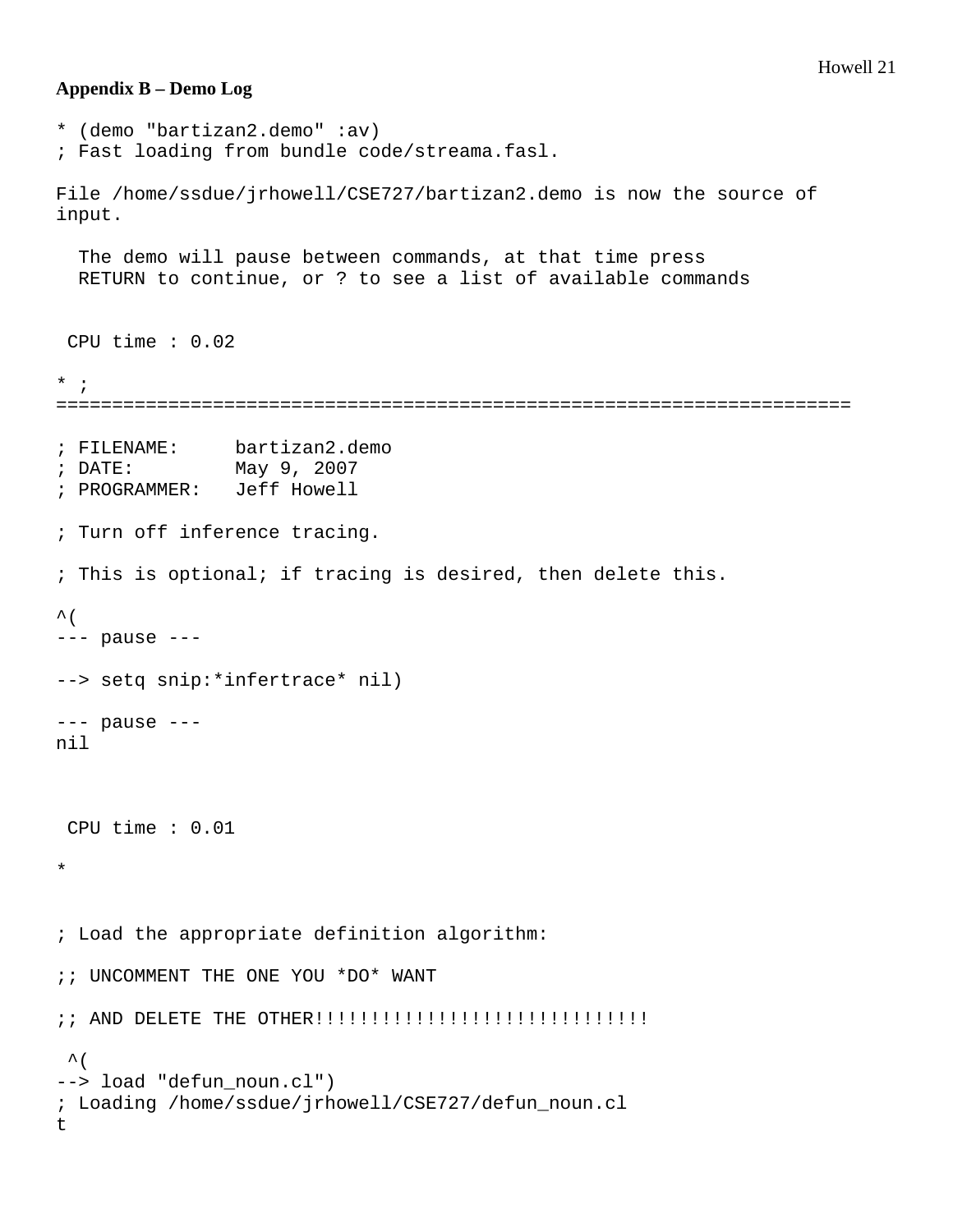```
 CPU time : 0.26 
* 
; Clear the SNePS network: 
(resetnet) 
Net reset - Relations and paths are still defined 
  CPU time : 0.00 
* 
; OPTIONAL: 
; UNCOMMENT THE FOLLOWING CODE TO TURN FULL FORWARD INFERENCING ON: 
; 
; ;enter the "snip" package: 
\sim (
--> in-package snip) 
--- pause --- 
#<The snip package> 
  CPU time : 0.00 
* 
; 
; ;turn on full forward inferencing: 
 \mathcal{A} (
--> defun broadcast-one-report (represent) 
     (let (anysent) 
        (do.chset (ch *OUTGOING-CHANNELS* anysent) 
           (when (isopen.ch ch) 
                    (setq anysent 
                           (or (try-to-send-report represent ch) 
                               anysent))))) 
     nil) 
broadcast-one-report 
  CPU time : 0.00 
* 
; 
; ;re-enter the "sneps" package:
\mathcal{\Lambda} (
--> in-package sneps) 
--- pause --- 
#<The sneps package> 
  CPU time : 0.00 
* 
; load all pre-defined relations: 
(intext "/projects/rapaport/CVA/STN2/demos/rels") 
Loading file /projects/rapaport/CVA/STN2/demos/rels.
```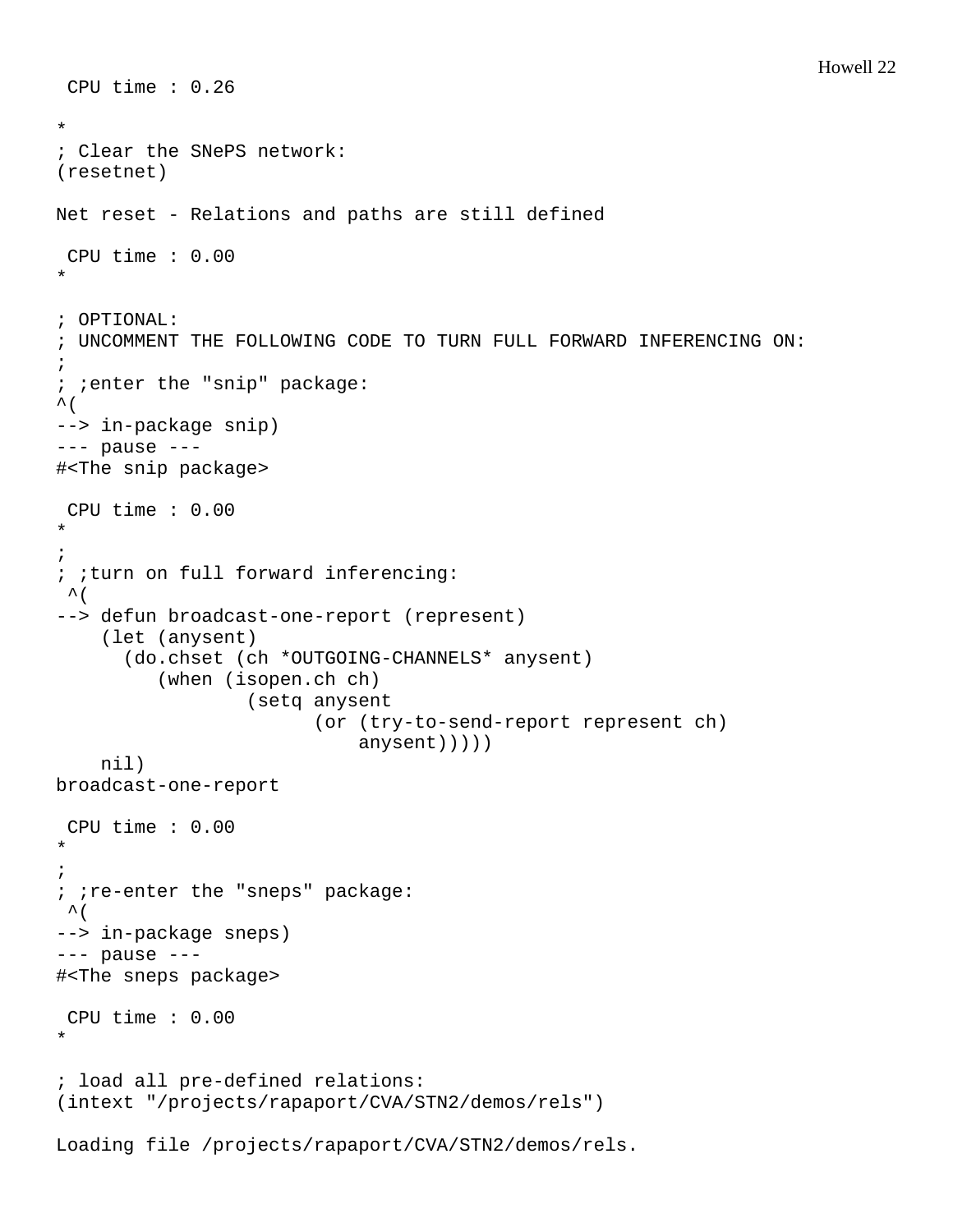```
; Fast loading /util/acl80/code/streamc.001 
i:i Installing foreign patch, version 1
    Fast loading from bundle code/efft-euc-base.fasl.
; Fast loading from bundle code/efft-utf8-base.fasl. 
; Fast loading from bundle code/efft-void.fasl. 
; Fast loading from bundle code/efft-latin1-base.fasl. 
  CPU time : 0.49 
* 
; load all pre-defined path definitions: 
(intext "/projects/rapaport/CVA/mkb3.CVA/paths/paths") 
Loading file /projects/rapaport/CVA/mkb3.CVA/paths/paths. 
before implied by the path (compose before 
                              (kstar (compose after- ! before))) 
before- implied by the path (compose (kstar (compose before- ! after)) 
                               before-) 
after implied by the path (compose after 
                             (kstar (compose before- ! after))) 
after- implied by the path (compose (kstar (compose after- ! before)) 
                              after-) 
sub1 implied by the path (compose object1- superclass- ! subclass 
                            superclass- ! subclass) 
sub1- implied by the path (compose subclass- ! superclass subclass- !
                             superclass object1) 
super1 implied by the path (compose superclass subclass- ! superclass 
                              object1- ! object2) 
super1- implied by the path (compose object2- ! object1 superclass- !
                               subclass superclass-) 
superclass implied by the path (or superclass super1) 
superclass- implied by the path (or superclass- super1-) 
  CPU time : 0.01 
* 
; BACKGROUND KNOWLEDGE: 
; ===================== 
; If archer-slits are part of something, that class of thing has the 
property of being 
; used for defense. 
(assert forall ($archerslits $fordefense $fdclass) 
         &ant ((build member *archerslits class (build lex "archer-slits")) 
                  (build part *archerslits whole *fordefense) 
                  (build member *fordefense class *fdclass)) 
         cq (build subclass *fdclass superclass (build lex "used for 
defense")))
```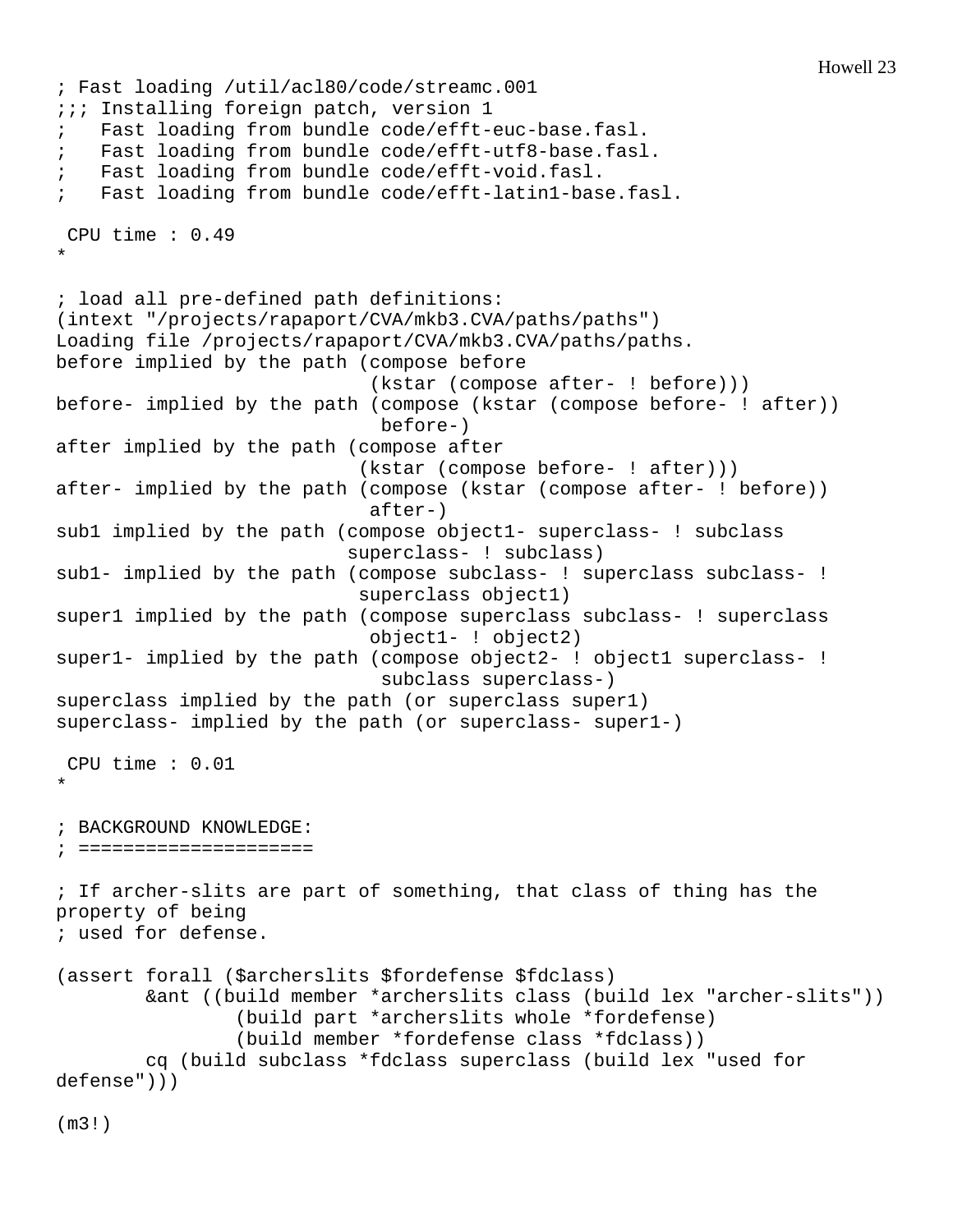```
 CPU time : 0.01 
* 
; If murder-holes are part of something, that thing is a guard tower. 
(assert forall ($murderhole $guardtower) 
         &ant ((build member *murderhole class (build lex "murder-holes")) 
                  (build part *murderhole whole *guardtower)) 
         cq (build member *guardtower class (build lex "guard tower"))) 
(m6!) 
 CPU time : 0.00 
* 
; If something contains murder-holes, that thing is above an entryway. 
(assert forall ($murderholes $aboveentry) 
         &ant ((build member *murderholes class (build lex "murder-holes")) 
                  (build part *murderholes whole *aboveentry)) 
         cq (build member #entryway class (build lex "entryway")) 
         cq (build object1 *aboveentry rel (build lex "above") object2 
*entryway)) 
(m10!) 
 CPU time : 0.00 
* 
; If object A overshadows object B, the class of object A is a subclass of 
; high things. 
(assert forall ($overshadowed $higher $hclass) 
         &ant ((build member *higher class *hclass) 
                  (build object1 *higher 
                          rel (build lex "overshadows") 
                          object2 *overshadowed)) 
         cq (build subclass *hclass superclass (build lex "high"))) 
(m13!) 
 CPU time : 0.00 
*
```
Howell 24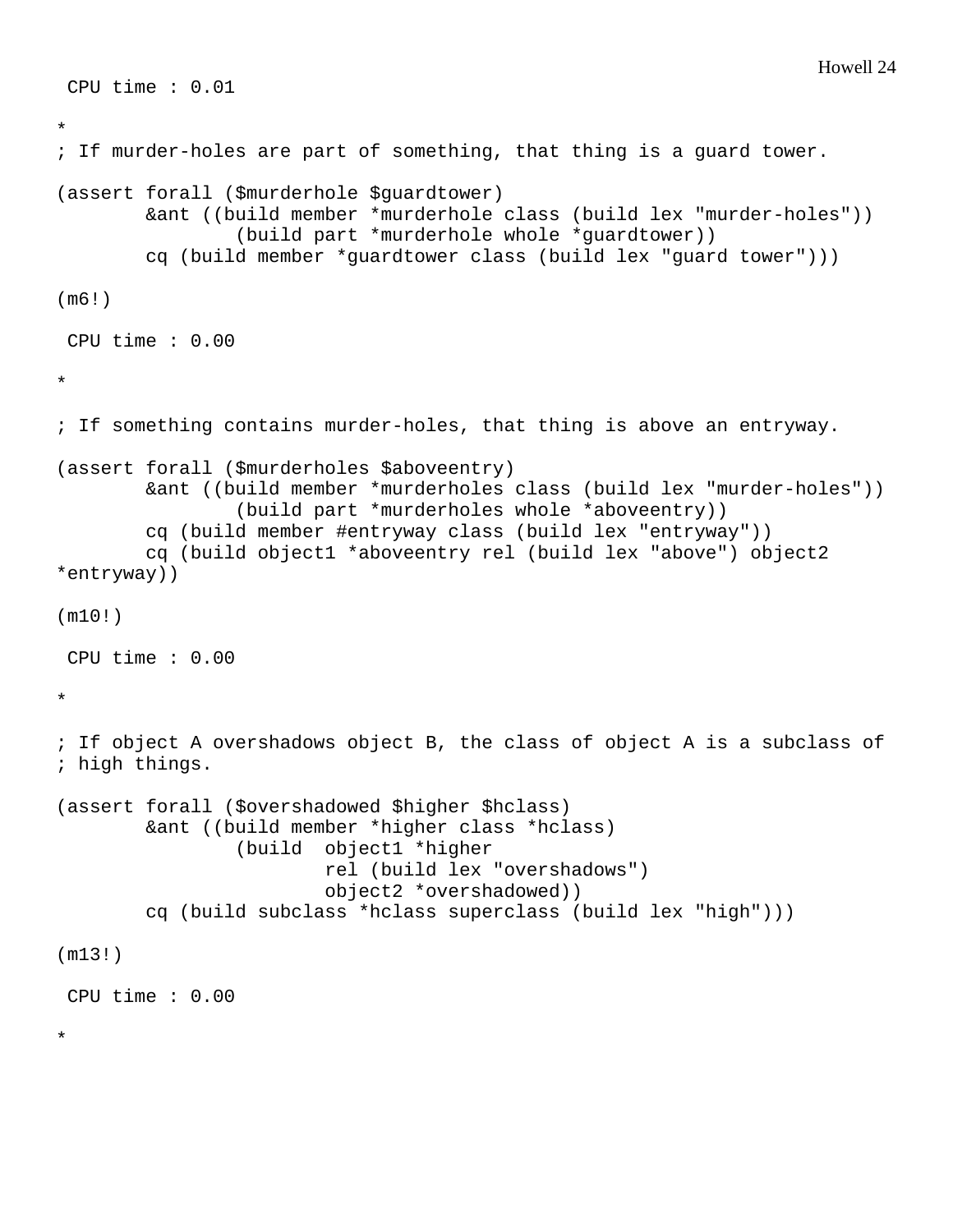```
; CASSIE READS THE PASSAGE: 
; ========================= 
; Something is a bartizan. 
(add member #bartizan class (build lex "bartizan")) 
(m15!) 
  CPU time : 0.02 
* 
\lambda (
--> defineNoun "bartizan") 
  Definition of bartizan: 
nil 
  CPU time : 0.04 
* 
; The bartizan is angular. 
(add object *bartizan property (build lex "angular")) 
(m18!) 
  CPU time : 0.00 
* 
\lambda (
--> defineNoun "bartizan") 
  Definition of bartizan: 
  Possible Properties: angular, 
nil 
  CPU time : 0.08 
* 
; Something is a home. 
  (add member #home class (build lex "home") = home-concept) 
(m20!)
```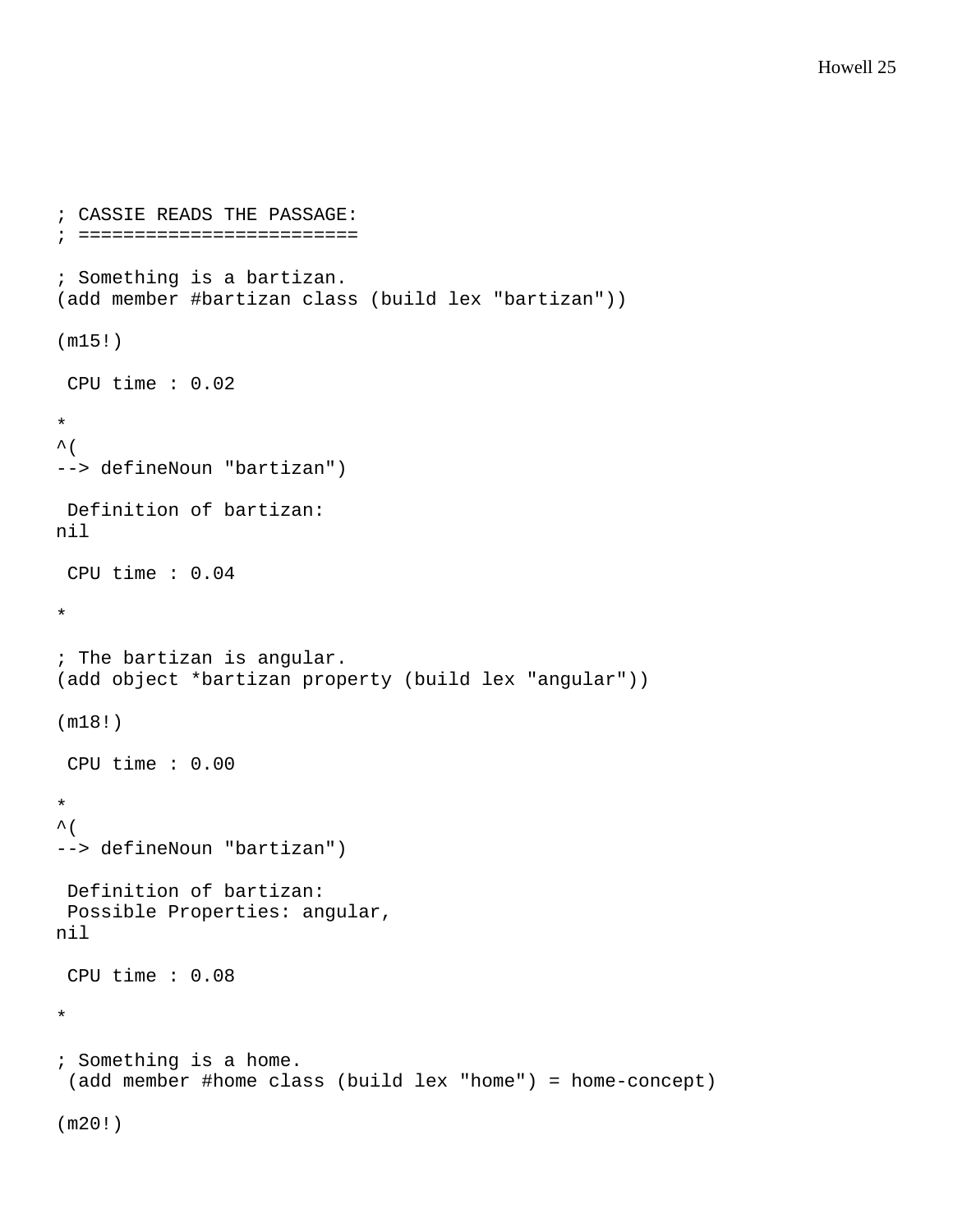```
* 
; The bartizan is part of the home. 
(add part *bartizan whole *home) 
(m21!) 
 CPU time : 0.01 
* 
\sim (
--> defineNoun "bartizan") 
--- pause --- 
 Definition of bartizan: 
 Possible SuperStructure: home, 
 Possible Properties: angular, 
nil 
  CPU time : 0.08 
* 
; Something(s) is/are small windows. 
(add member #small-windows class (build lex "small windows")) 
(m23!) 
  CPU time : 0.02 
* 
; The small windows are part of the bartizan. 
(add part *small-windows whole *bartizan) 
(m24!) 
 CPU time : 0.00 
* 
\sim (
--> defineNoun "bartizan") 
 Definition of bartizan: 
  Possible Structure: small windows, 
  Possible SuperStructure: home, 
  Possible Properties: angular,
```
CPU time : 0.01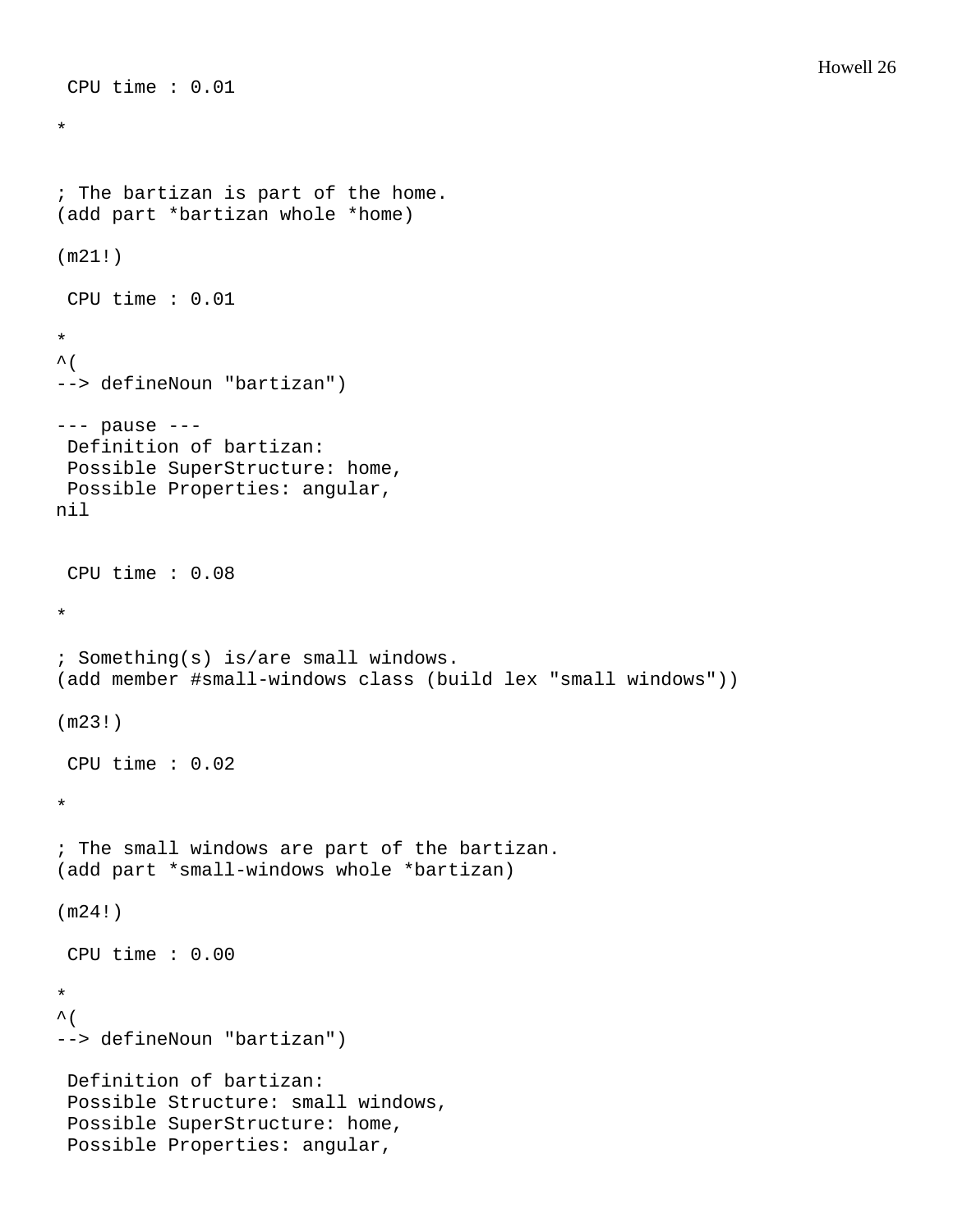```
 CPU time : 0.08 
* 
; Something(s) is/are murder-holes. 
(add member #murder-holes class (build lex "murder-holes")) 
(m25!) 
 CPU time : 0.03 
* 
; The murder-holes are part of the bartizan. 
(add part *murder-holes whole *bartizan) 
(m28! m27! m26! m8!) 
 CPU time : 0.06 
* 
\sim (
--> defineNoun "bartizan") 
 Definition of bartizan: 
  Possible Class Inclusions: guard tower, 
  Possible Structure: small windows, murder-holes, 
  Possible SuperStructure: home, 
  Possible Properties: angular, above entryway, 
nil 
  CPU time : 0.06 
* 
; Something(s) is/are archer-slits. 
(add member #archer-slits class (build lex "archer-slits")) 
(m32!) 
  CPU time : 0.04 
* 
; The archer-slits are part of the bartizan. 
(add part *archer-slits whole *bartizan) 
(m35! m34! m33!)
```
nil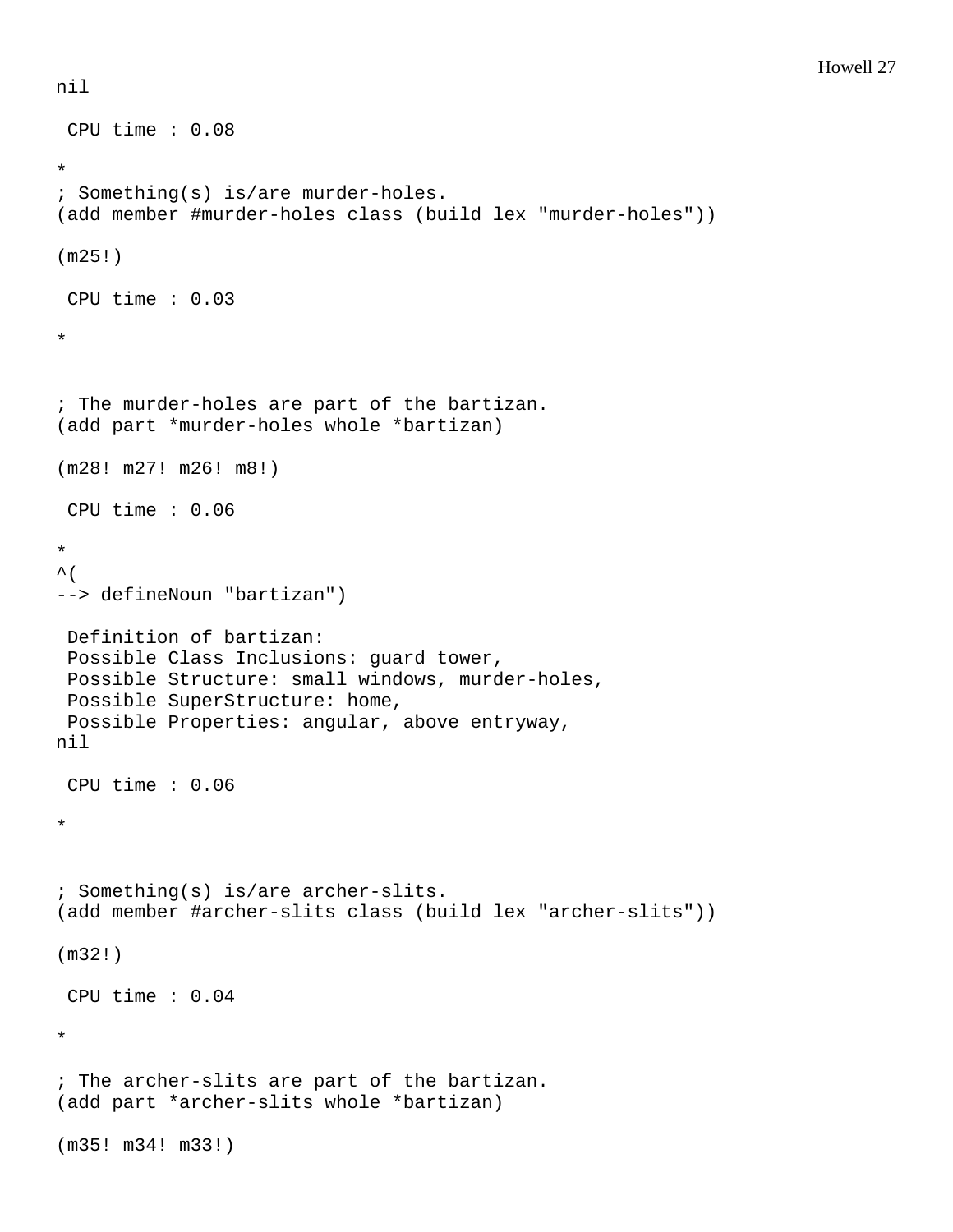```
 CPU time : 0.02 
* 
\sim (
--> defineNoun "bartizan") 
Definition of bartizan: 
  Class Inclusions: used for defense, 
  Possible Structure: small windows, murder-holes, archer-slits, 
  Possible SuperStructure: home, 
  Possible Properties: angular, above entryway, 
nil 
  CPU time : 0.08 
* 
; Something is a crest. 
(add member #crest class (build lex "crest")) 
(m39!) 
  CPU time : 0.02 
* 
; The crest is part of the home. 
(add part *crest whole *home) 
(m40!) 
  CPU time : 0.01 
* 
; The bartizan overshadows the crest. 
(add object1 *bartizan rel (build lex "overshadows") object2 *crest) 
(m43! m42! m41!) 
  CPU time : 0.03 
* 
\sim (
--> defineNoun "bartizan") 
  Definition of bartizan:
```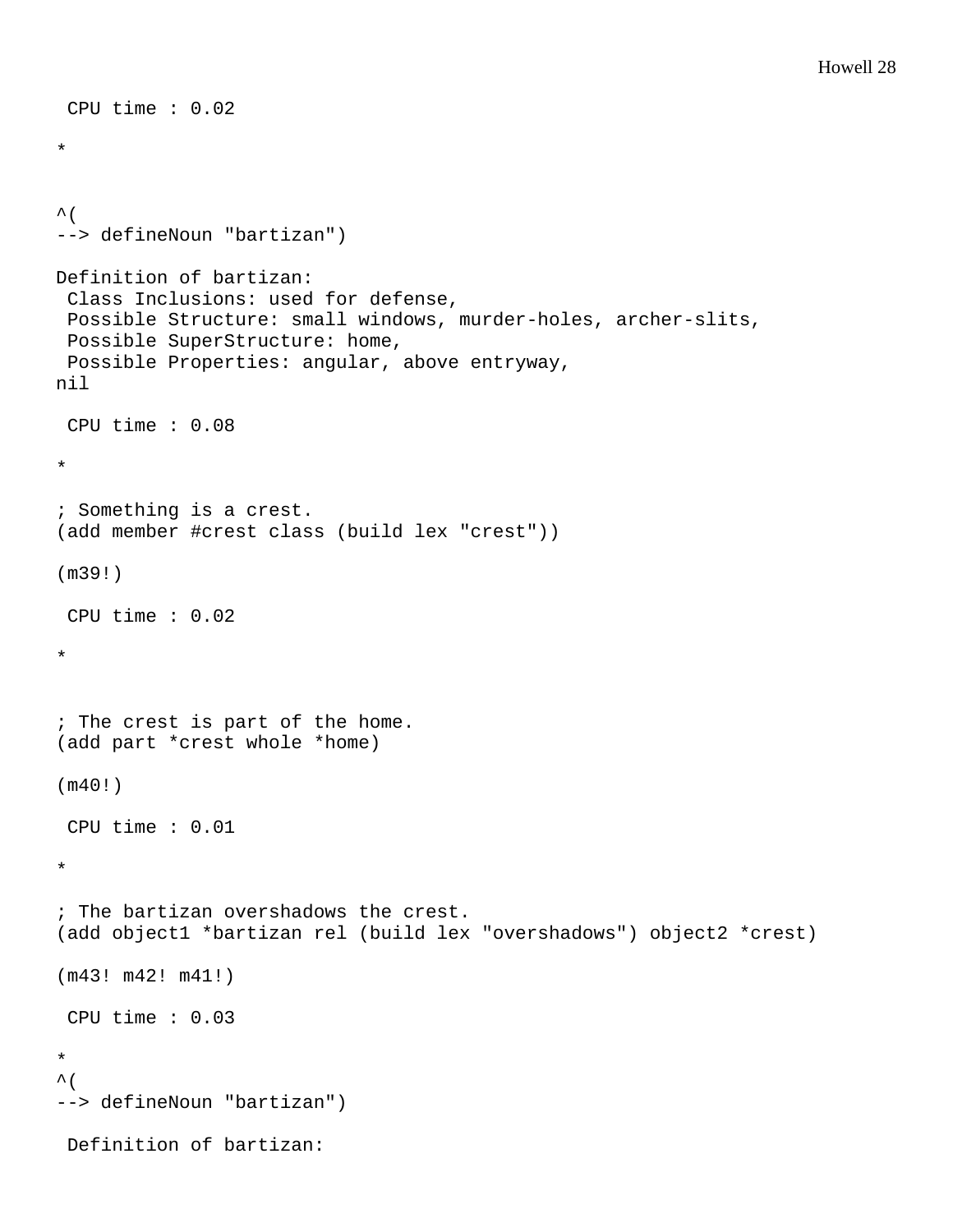```
 Class Inclusions: high, used for defense, 
  Possible Structure: small windows, murder-holes, archer-slits, 
  Possible SuperStructure: home, 
  Possible Properties: angular, overshadows crest, above entryway, 
  Possibly Similar Items: guard tower, 
nil 
  CPU time : 0.10 
* 
; Something is a fortification 
(add member #fortification class (build lex "fortification")) 
(m47!) 
 CPU time : 0.04 
* 
; The fortification is ancient. 
(add object *fortification property (build lex "ancient")) 
(m49!) 
  CPU time : 0.00 
* 
; The home is part of the fortification. 
(add part *home whole *fortification) 
(m50!) 
 CPU time : 0.01 
* 
; Something is named 'Daumard'. 
(add object #daumard proper-name "Daumard") 
(m51!) 
  CPU time : 0.01
```
Howell 29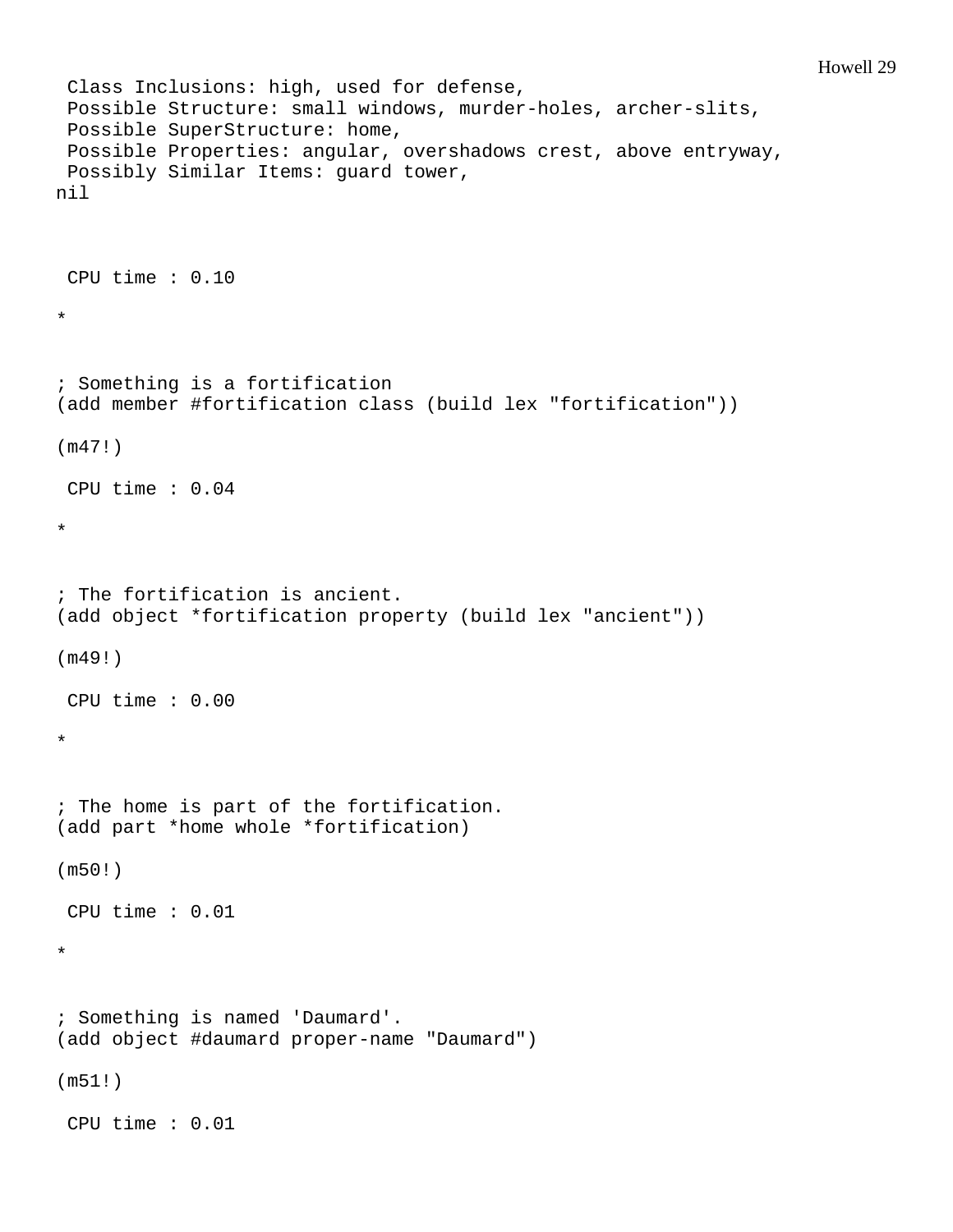```
; Daumard possesses the home. 
(add object *home rel *home-concept possessor *daumard) 
(m52!) 
 CPU time : 0.01 
* 
\sim (
--> defineNoun "bartizan") 
Definition of bartizan: 
  Class Inclusions: high, used for defense, 
  Possible Structure: small windows, murder-holes, archer-slits, 
  Possible SuperStructure: home, 
  Possible Properties: angular, overshadows crest, above entryway, 
  Possibly Similar Items: guard tower, 
nil 
 CPU time : 0.09 
* 
End of /home/ssdue/jrhowell/CSE727/bartizan2.demo demonstration.
```
CPU time : 1.81

\*

\*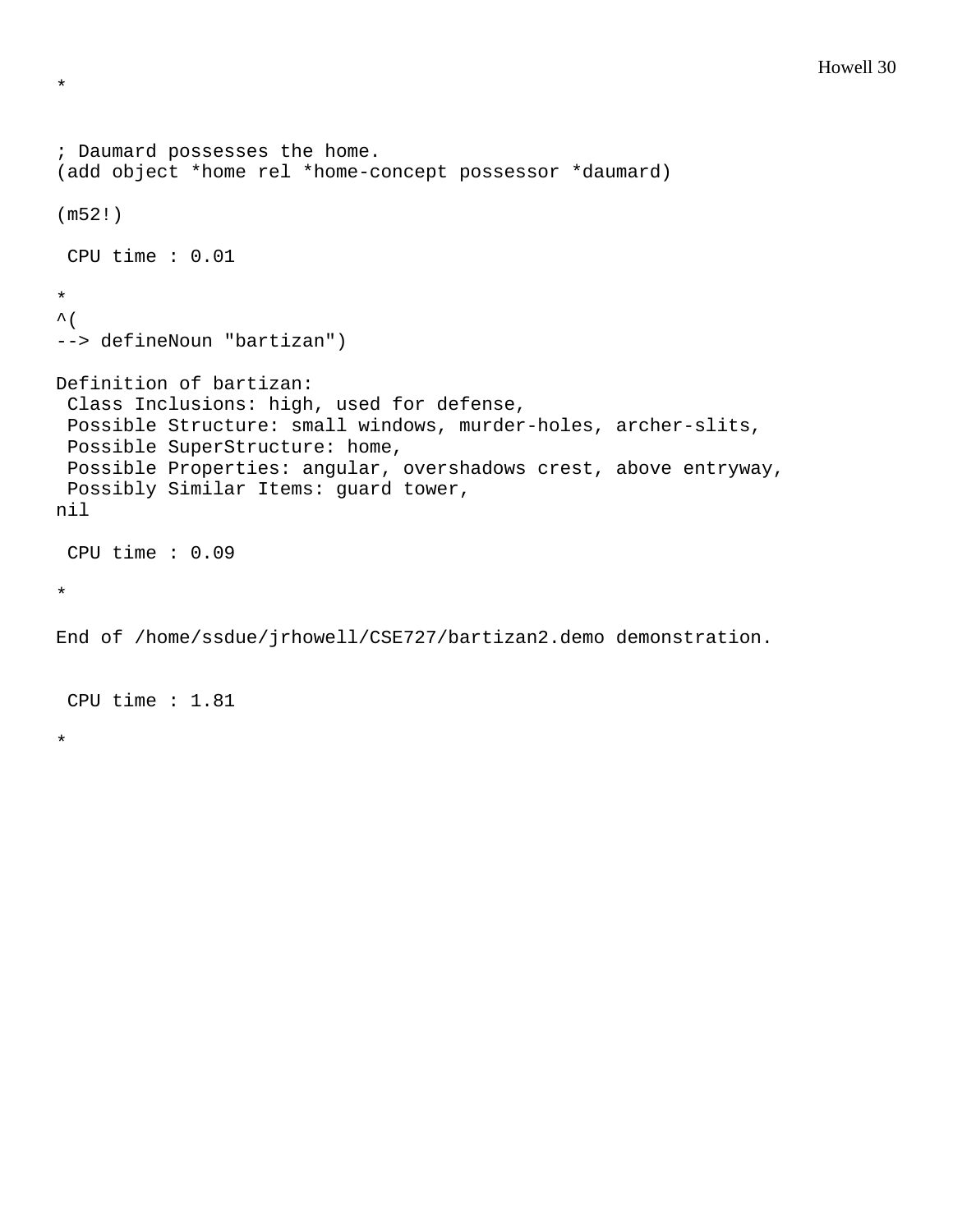## **Appendix C – Human Protocol Contest Text:**

So as part of my graduate studies, I have some research to do involving vocabulary acquisition, and I needed some guinea pigs. I talked to a few of my friends, some of my family, and realized I really needed a lot more subjects... and of course I thought of the Loathing Forumers!

So here's the deal: a passage follows. What I need you to do is this:

1. Read it carefully. Very carefully. Take your time. No skimming.

- 2. If you come across any words with which you are not familiar, \*do not\* look them up.
- 3. Using only the passage, determine what you believe the word to mean.

4. Send me a PM letting me know what words you weren't familiar with, what you believe they mean, and (most importantly) \*why\* you believe that. Specifically, I'd like to know what parts of the passage led to your conclusion, or if it's your own personal background knowledge.

The more detail you can provide for your reasoning, the better. This is the really important part of your reply. 5. In your PM, please let me know if you speak English as your native language, or if it's a second (or third, or fourth...) language.

If there are no words in the passage with which you are not familiar, PM me to tell me that. I'm not excluding people for having a large vocabulary.

Please be honest! The data collected here is important. Your chances of winning do not change based on your ability or inability to correctly determine the meanings of the words.

Oh, right! Prizes! Well, just for entering, everyone will receive one hi mein of their choice, delivered piping hot by kmail or gift package. Specify your favourite flavour along with your KoL account number when you send me your entry.

I'll keep track of all the entrants, and when the contest is over (at approximately noon Eastern on Sunday, March 4) one winner will be chosen at random to receive... one million meat! (not bad for a few minutes work, huh?)<sup>1</sup>

 $\overline{a}$ <sup>1</sup> Within "The Kingdom of Loathing", meat is used as currency. One million meat is a relatively large quantity.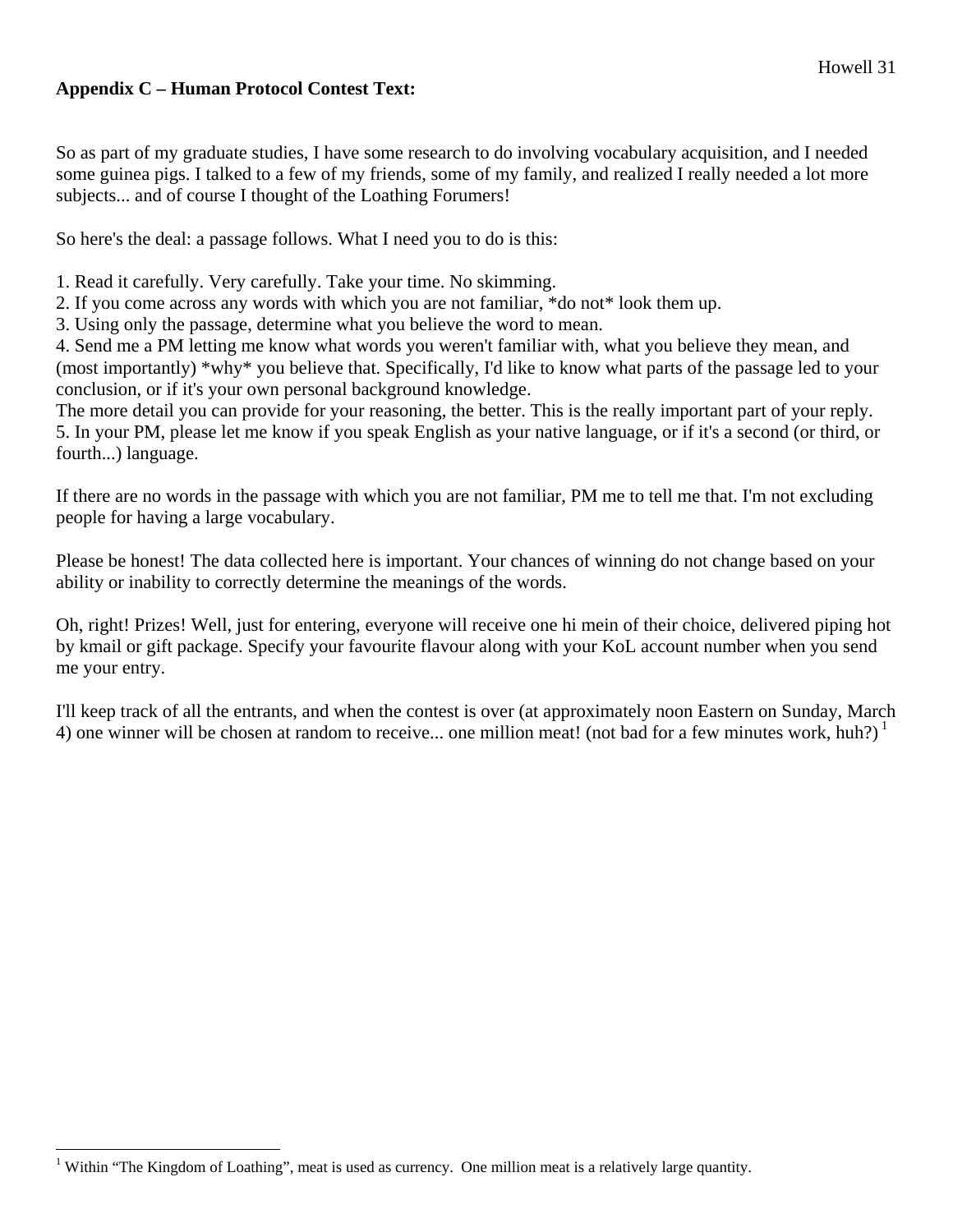## **Appendix D – Human Protocol Responses Involving 'bartizan'**

1. The only word I did not know of was "bartizan". I assume it is some sort of "mini-fortress" that allows archers to safely launch their onslaught.

"murder-holes and archer-slits " was the phrase that led me to that conclusion.

2. I'm thinking of the word "barbican", meaning a type of defensive building or part of a building, but I could be wrong on that.

It's the similarity of the word, and the fact that it's being described in a part of the passage where castle defenses are being mentioned.

- 3. bartizan: this is a wild guess. Are we talking about the frame surrounding a window? Mostly the lack of knowledge of ths specific word. I was led to believe that it is the window frame because "it was speckled with small empty windows" and that it was angular (a very common descriptor for a frame.)
- 4. bartizan: I'd say it's some sort of fortification positioned high on the wall for the purpose of killing invaders. The reasons are:

1) The bartizan overshadowed the crest, meaning that it was higher than the highest point in the building. Alternatively, the bartizan could be set above Daumard's heraldic arms, which are usually set above the main entrance, hence the bartizan would be even higher.

2) The bartizan had many "small empty windows and murder-holes and archer-slits". All of these can be or are used for hurling projectiles, shooting arrows or sticking weapons through.

- 5. bartizan due to the talk of murder holes and such, and that it overshadowed the crest, I figured it's a tower.
- 6. bartizan = roof, a flat roof, top of building?

"At last they arrived at Daumard's home - a weathered corner of ancient fortification and crumbling buttresses within a courtyard. Its crest was overshadowed by an angular **bartizan** speckled with small empty windows and murder-holes and archer-slits looking inward upon blackness." the words angular and overshadowed, along with small windows made me think of a roof of some sort, like a castle turret top.

- 7. bartizan: i think it is some sort of tower thing. again i think this because of the surrounding sentence. for the second word, it says that there was a courtyard overshadowed by a bartizan. it says it is speckled with windows and archer slits. seeing as how towers have archer slits and tend to overshadow stuff that is what made me think that a bartizan is a tower of some sort.
- 8. bartizan- I believe that this is a type of architecture though I am not certain, I know this from a voice in the back of my head though and in the text it speaks of windows also linking my idea to that.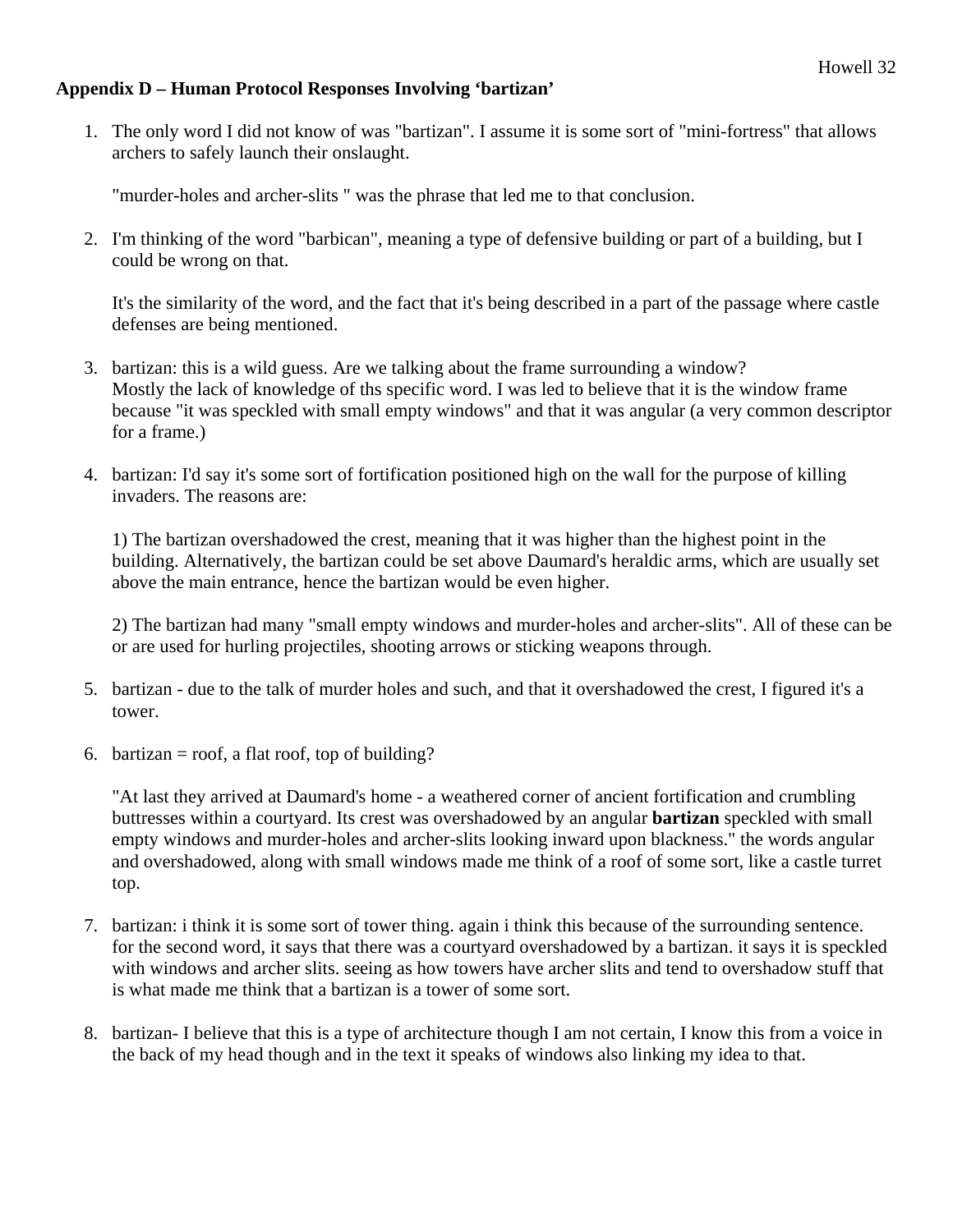## 9. bartizan

I think it means a bridge-like part of a fortress/castle that has rooms inside for soldiers to hide in and shoot out of. It's large enough to have small empty windows and murder-holes and archer-slits in it, and it's at an angle which is why I'd guess it was bridge-like--makes it sound narrower than other parts of the fortress you mention.

- 10. I have absolutely no idea what a "bartizan" is. From context -- because I know what a fortification is and what murder-holes and archer-slits are -- I infer that it might be some sort of tower. I'm guessing a tower rather than just an angular section of high wall looking into the keep because it "overshadows" the "crest," which makes me envision something tall.
- 11. bartizan: A fortification similar to a castle? I got this because of the arrow slits in the walls.
- 12. Bartizan and buttress are the only two I am not quite sure I know the meaning of. Both must be architectural terms.

Buttress I've actually run into before and, from what I remember, it's some sort of a tower... or something built into a side of a building. I'd imagine it with a cone-shaped roof, or something.

The other one... reminds me of partisan, which, besides being a political/paramilitary thing... is some sort of a sharp object.. blade, or alike. Or maybe that thing that's usually seen on (medieval) rooftops? Having just re-read that part, this makes sense, here. If buttress is what I think it is.

Or, in other words, in my little world, I'd put that bartisan thing on a buttress's rooftop.

13. bartizan - pillbox/turret

The most obvious help was the word 'fortification' from the previous section that led me to think of things related to a fortress.Then I narrowed it down using the hint of 'window','murder- hole' and 'archerslits',hence some sort of stationed weaponary.Not sure if this is exaggerated thought development,but yup thats my guess.

- 14. bartizan, but i assume it is some sort of castle due to murder holes and arrow slits...
- 15. bartizan

It's part of the description of a building, so I'm guessing it's part of the building. Overshadowing the crest suggests tall, so perhaps this is a form of tower. This is supported by having archer-slits and the ilk. A tall place is a good place to fire from.

16. Bartizan: Ok, I'm guessing this is some feature on a fortress. Angular implies that it's not round, it's triangular/square. Tt's probably jutting out of the rest of the wall to give it more of an angled, 3d look and it's casting a shadow onto the fortification. "Small empty windows and murder-holes and archerslits" tells me that there are little windows on it. They're not windows for letting light in, but these are dark little holes. There's no light inside so it's just a hole into blackness. It is dark and secretive; murder hole implies that things which cannot happen out in the open happen here. Archer slits tell me that it's dangerous, like archers shooting out of nowhere, sneak attacking. So, summary: a bartizan is a feature of a building which juts out of the main building; dark scary things happen here. Of course, I could be wrong about the dark and scary part, that might apply only to your excerpt and other bartizans are welllighted.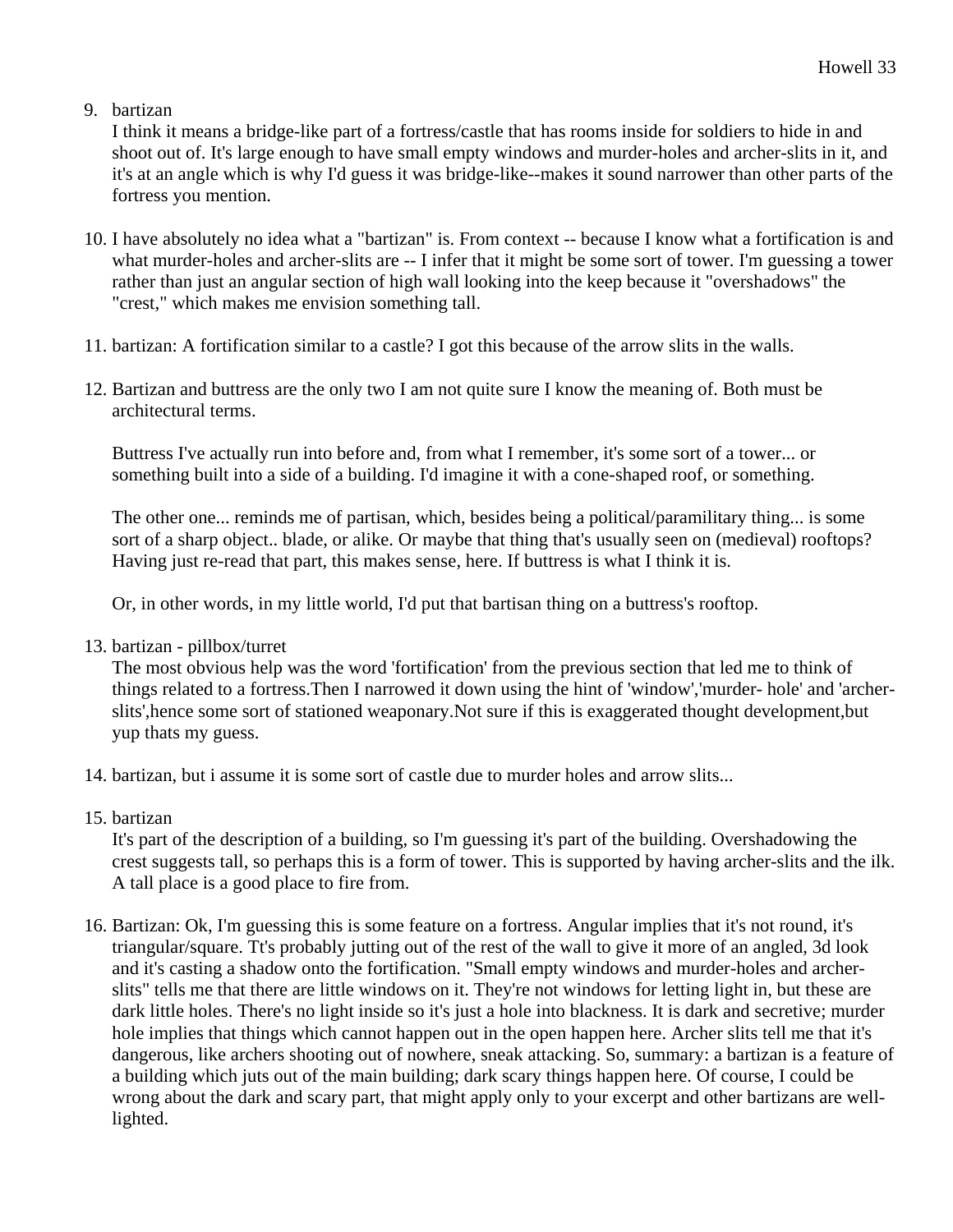17. "Its crest was overshadowed by an angular bartizan speckled with small empty windows and murderholes and archer-slits looking inward upon blackness."

Bartizan - this was the one word in the passage Id not seen before. I assume it is a corner tower in the fortress walls. (The arrow slits, murderholes and position on the corner are what clued me into its function.)

- 18. **bartizan** A noun. Judging by its description I would say it's a small building structure (since it's atop a building), possibly used as a lookout point. Since it is described as angular, I would assume this to mean that it is not circular, but I would also assume it to possibly have more than 4 sides to provide for more angles of attack (based on the murder-holes and archer-slits). Perhaps something like an attack tower as seen on the outer walls of a castle, or perhaps a structure similar to the base of a church steeple.
- 19. bartizan

# Tower/turret

I think this means a tower or turret, because from the description the building appears to be a castle or fort and it has windows and slits for archers to fire from. Either that or it's a wall of some description, but I think a tower is more likely.

Background knowledge of castles/forts (due to being a very big fan of fantasy fiction, where castles and forts feature heavily) led me to believe that the building is a castle or fort, and the features described on the bartizan would fit with what I remember about medieval architecture from school history and from recent reading of children's history books.

- 20. bartizan tall cathedral-like building "with small empty windows and murder-holes and archer-slits looking inward upon blackness", I thought the description depicts a tall structure of some sort.
- 21. The only word I didn't recognise was 'bartizan' I would guess that it is another name for a gatehouse/entry passageway, used for defence. This was taken from:

'it's crest was overshadowed' - this either means that the bartizan is on top of the house (literally, over the crest of the roof), or that there is some form of familly crest showing on the walls which the bartizan is above. If there is a crest, generally it is on/over the main entry to the house. The bartizan, then, could either be just above the familly crest, or it could be a separate building large enough to cast a shadow over the front door.

'murder-holes and archer-slits' - obviously the bartizan is here for close-range defense (murder-holes = boiling oil) - less likeley for it to be on top of the house.

'looking inwards upon blackness' - this implies that people can stand outside/on top of the bartizan and shoot inwards. Again, this implies that it is a separate building rather than an attachment to the main house.

- 22. Bartizan simply no idea of this word, a tower or greater arch or higher part or something like that… because otherwise the rest makes no sense.
- 23. I am unfamiliar with the word bartizan. I believe it to be a turret or tower-like structure. If it is overshadowing another building, then it must be tall and once you add the description of various windows, holes and slits, then it is easy to picture such a structure overlooking the building...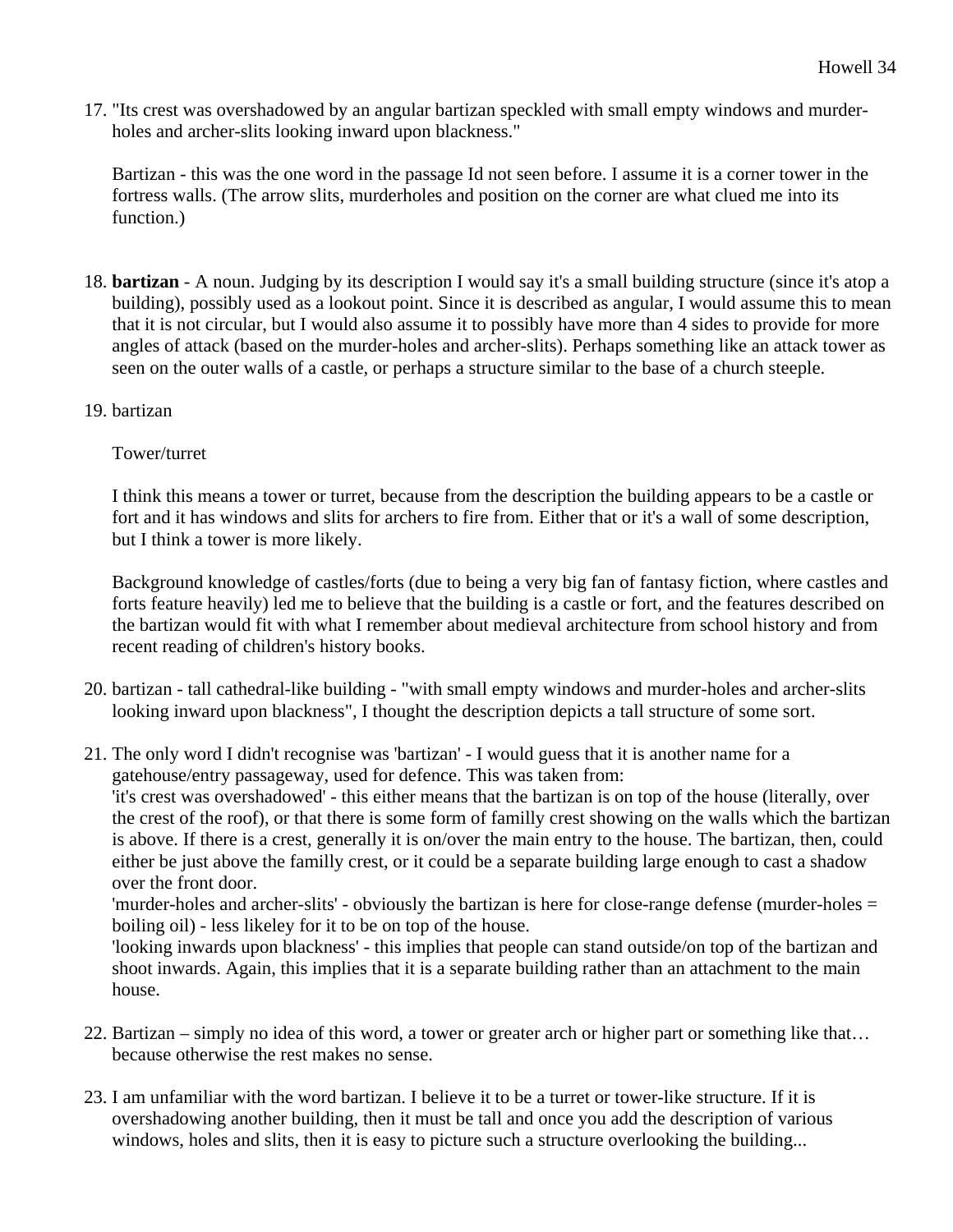24. Bartizan seems to be some sort of architectural structure, quite possibly a tower or a wall. I assume this from the description that it has windows.

Howell 35

25. bartizan

From context, I believe it is part of a castle/keep. Specifically, a tower of sorts because of the overshadowing. I'm really not that sure about that part though.

## 26. **Bartizan**

I'm not familiar with this word, but I assume it is a medieval architectural term, used to describe the style of the façade. The entire passage uses the flowery language of the period, and bartizan is nestled within the context of *ancient fortification*, *buttresses*, and *courtyard*.

- 27. ---bartizan---I think this is something like a cupola, perhaps one that overlooks a point of ingress. The crest is overshadowed, so the bartizan must be higher than it, and it has different types of windows which are used primarily for defence in a siege (murder-holes, in particular, must be over an entryway).
- 28. Bartizan: Considering the bartizan overshadows the crest of the weathered fortification and was speckled with small empty windows, I assume bartizan would be a tower in a fortress that contains small windows for archers, etc. I'm having trouble coming up with the right words for it, but I can picture the towers that I'm talking about in my head...which doesn't do a lot of good here :-/.

## 29. "bartizan"

I suspect that this is a type of tower...mostly because of what I am familar with in terms of medieval type castles (which is suggested by this " murder-holes and archer-slits)

- 30. **bartizan** from the context I assume this means the highest point of a tower. My clues were "overshadowed" (which implies it is higher than everything else), "angular" (which implies it is manmade), and "speckled with small empty windows" (which implies it is part of the building).
- 31. bartizan wall? "small empty windows and murder-holes and archer-slits" are often found in walls.
- 32. The only word I didn't know was bartizan. Based on the passage, I would guess it's a structural term. Because the part right before it says overshadow, I would guess it's something that hangs off a building.
- 33. Bartizan- Towers, because it has A. murder-holes, B. archer-slits, and C. Windows.
- 34. The only word in your paragraph that I was not familiar with was "bartizan." Based off of context clues (angular, and the surrounding description of the buildings), I assume that it is some sort of achitectural term, perhaps some sort of entry way, since that's where murder holes usually are found.

## 35. BARTIZAN.

From context, I would guess that it's an outer tower of a castle/fortress, maybe near the gates.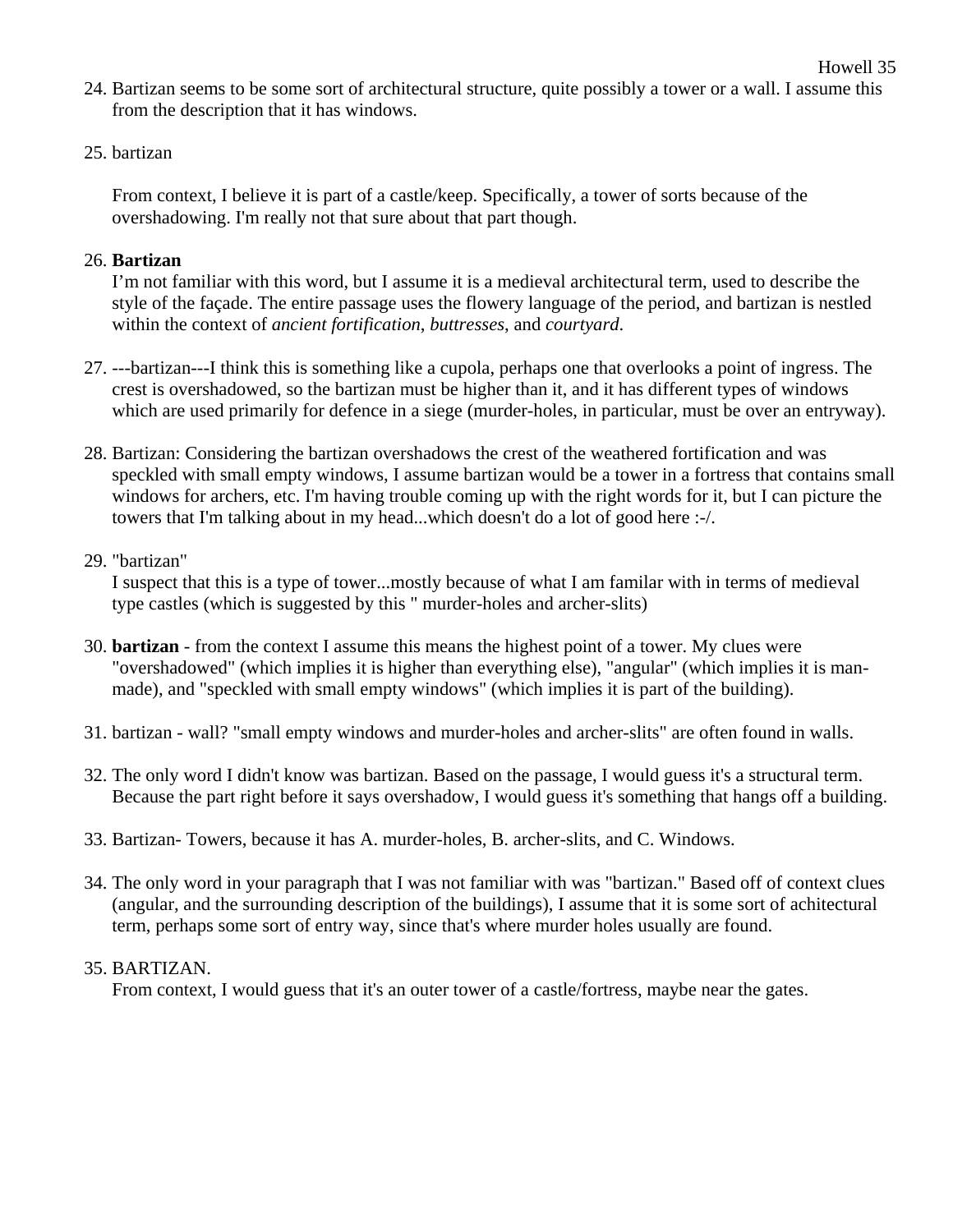36. My vocabulary is fairly large but I have no idea what a bartizan is.

From the context I suspect it is a particular type of building (perhaps ancient) or a large part or section of some man-made construction.

Clearly a bartizan is a solid object. It is angular and has windows, and has therefore been constructed or modified by man.

It overshadows the fortification, so it could be a separate entity in its own right, but it seems likely that it is part of or joined to the fortification. Overshadowing implies that the bartizan is sited above the fortification, although it could also be placed behind (in addition).

It seems likely that the bartizan is part of the fortification, placed near the top and protruding from it, casting it into shadow.

37. bartizan: some sort of building component; i'm guessing a wall that juts out, and it must be large enough to contain the windows, slits, holes, etc that are in it.

I've never seen this word before in my life, so I'm creating a meaning entirely from the context explained above.

- 38. bartizan: Clearly this is some kind of fortification, because it has archer slits and murder-holes. And it must be a tall fortification to be able to overshadow Daumard's crest. Perhaps it's the type of tower that's interspersed along a defensive wall. (But if it's along the outer wall rather than being a structure within the courtyard, I'm perplexed as to why the archer slits and murder holes would be looking inward. Maybe the builders expected the defenses to be easily breached, or perhaps this used to be a prison.)
- 39. bartizan- I think that this is a specific part of the fortifications of a castle. In particular, I think that it is probably a guard tower or the keep proper of the castle. I think this because I recognize the other things named in conjunction with it (murder-holes and archer-slits) as fixtures used by defenders to repel attackers which would require it to be in a location likely to be assaulted and I also noticed that it had windows which means that I is a structure which is meant to contain people. I used my background knowledge about the words associated with this one to come up with a guess about the meaning.
- 40. It sounded like a bartizan is some manner of enclosed watchroom I'm thinking the room over a gate. It is the mention of murder-holes and archer-slits - common features of medieval castle architecture, designed for shooting/attacking intruders - plus the aforementioned statement that this is an old fortification.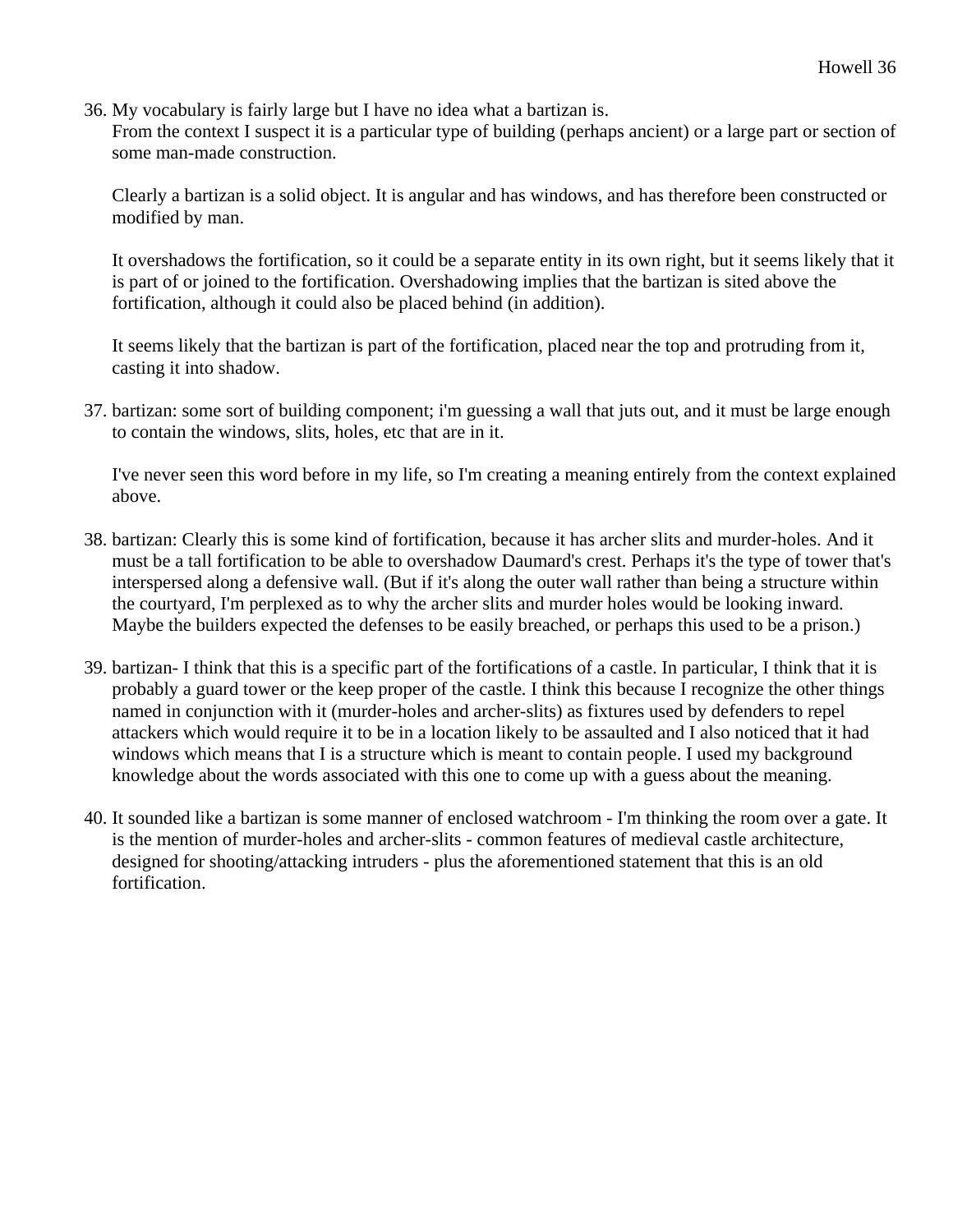41. I read the passage and was familiar with all the words except 'bartizan'.

I suspect that it means a sort of tower.

The bartizan is mentioned in the context of describing medieval structures ('ancient fortification'). We're told that the bartizan overshadows the crest - the fact that it has "small empty windows and murder-holes and archer-slits" suggests that it is a significant structure and that the 'crest' referred to is the top of a building rather than a coat of arms. The fact that it has a dark interior tells us that this is a threedimensional structure and it wouldn't make sense for archer slits to exist in something that was not large enough for an archer to stand behind or within.

From primary school history and having visited various castles around the country, I'm aware that murder holes are used to drop stones, oil and various other nasty things on attackers from a height. So yes, a tower; a structure that's familiar within this medieval context, can fit archers inside, has significant height from which to drop things and also maybe a mental link I make between 'bartizan' and 'barbican'.

- 42. bartizan was a new one. I believe it refers to a turret or tower overlooking the courtyard (and likely jutting out somewhat) based on the reference to murder holes, which would need to be above any invaders.
- 43. Bartizan) I believe it is a castle, mainly because of the phrase "with small empty windows and murderholes and archer-slits". murder-holes are normally found in castles, where people drop burning oil or large boulders on enemy's. Archer-slits are little slits that are hard to hit, whilst archers inside the wouldbe castle would fire their arrows. These two things are normally found in castles.
- 44. the only word in the passage with which I am unfamiliar is "bartizan." I believe, from context, that a bartizan would most likely be a guardpost (probably a small, enclosed room); I base this conclusion on it being on the top of a fortified location, and having various holes and slits that were for shooting arrows through.
- 45. bartizan: I am assuming this is some sort of a part of wall or building, the name of perhaps something that we don't build anymore as we don't have buttresses and such. In my head I see something that resembles almost a castle wall type structure that angles outwards toward the top in a manner. This one was harder for me to figure out definite words for, but the picture was in my head from the wording of the passage.
- 46. Bartizan: Tower? Or, some kind of defensive structure at least. The fact that there are murder-holes and archer-slits give the idea of a place to defend. Probably a tower since the fact that it overshadows something gives the idea of height.
- 47. the only word (besides the french ones) that threw me was bartizan. from context, i'm assuming it's an architectural feature at the top of a castle or large house. it seems like a belfry. the clues i used were also in the description of the house: "ancient fortification" and "crumbling buttresses." the rest of the clues came from the medieval mentions, like arrow-slits and murder-holes and gargoyles.
- 48. I am unfamilar with the term "bartizan", but since it overshadows the crest of the home, I assume it is some type of tower that is part of the fortifications around the home. This is supported by the fact that it contains windows, murder-holes, and archer slits, so it is obviously something that can be occupied and is at least partially enclosed.